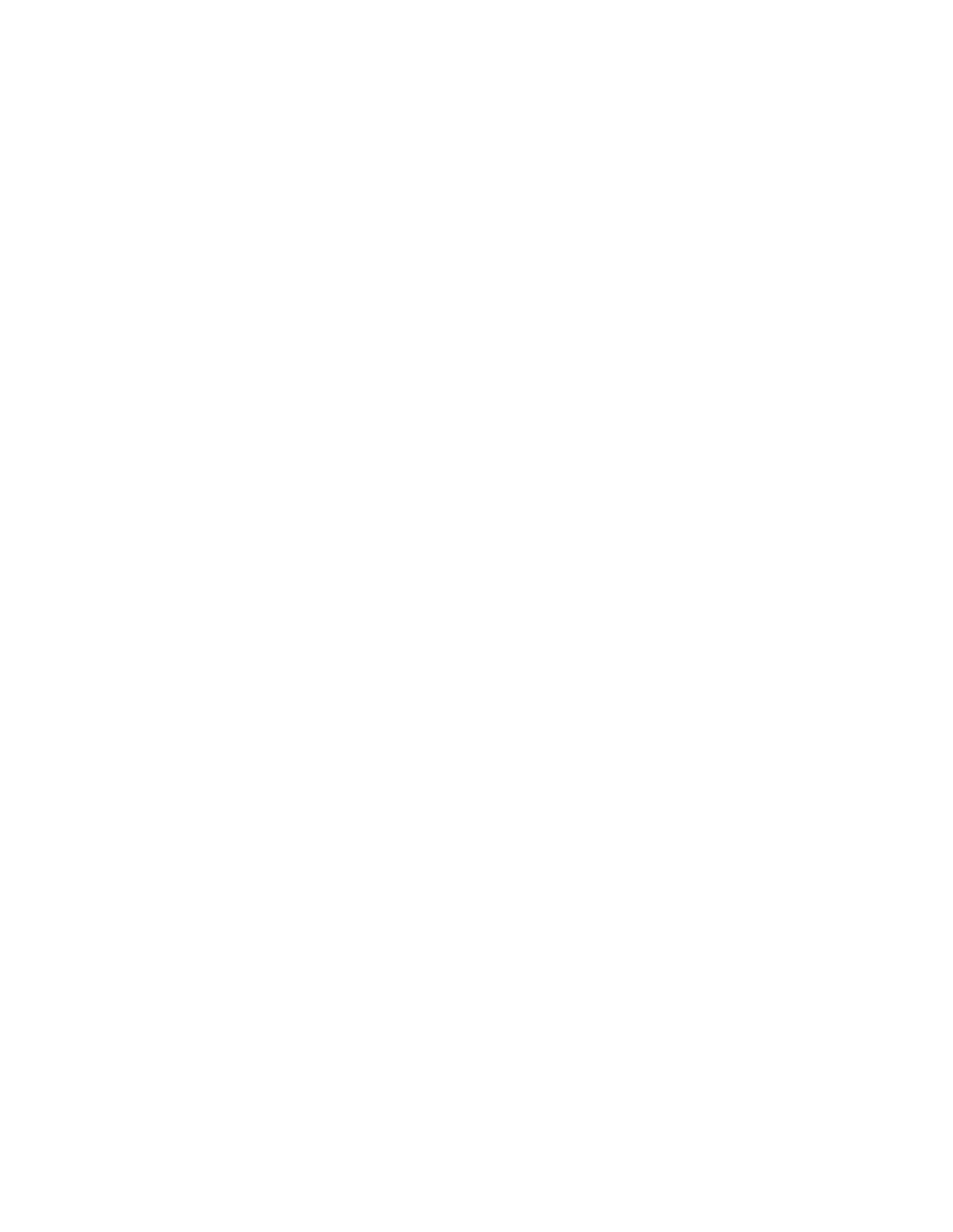## **Virco Mfg. Corporation 2027 Harpers Way Torrance, California 90501**

## **NOTICE OF 2021 ANNUAL MEETING OF STOCKHOLDERS To Be Held on June 22, 2021**

The 2021 Annual Meeting of Stockholders (the "**Annual Meeting**") of Virco Mfg. Corporation, a Delaware corporation (the "**Company**"), will be held on Tuesday, June 22, 2021, at 10:00 a.m. Pacific Time for the following purposes:

- 1. Elect the nominees for directors named in the attached Proxy Statement.
- 2. Ratify the appointment of Deloitte & Touche LLP as the Company's independent registered public accounting firm for the 2022 fiscal year.
- 3. Transact such other business as may properly come before the Annual Meeting.

The Board of Directors recommends a vote FOR each of proposals 1 and 2. These items are more fully described in the attached Proxy Statement, which is made part of this notice.

Due to the ongoing public health impact of the coronavirus outbreak (COVID-19) and to support the health and well-being of our employees, shareholders and community, please note that the 2021 Annual Meeting of Shareholders will be held over the Internet in a virtual meeting format only. You will not be able to attend the Annual Meeting in person.

The Board of Directors has fixed the close of business on April 27, 2021 as the record date for the determination of stockholders entitled to notice of and to vote at the Annual Meeting and any adjournments and postponements thereof. To ensure that your vote is recorded promptly, please vote as soon as possible, even if you plan to attend the Annual Meeting over the Internet. Most stockholders have three options for submitting their vote: (1) via the Internet, (2) by phone or (3) by mail, using the enclosed proxy card. For further details, see your proxy card. If you have Internet access, **we encourage you to record your vote on the Internet.** It is convenient for you, and it also saves the Company significant postage and processing costs.

**Based on New York Stock Exchange rules, without instructions from the beneficial owner, brokers are only permitted to vote on proposal 2, as discussed in more detail in the Proxy Statement. Therefore, if your shares are held through a brokerage firm, bank or other nominee, they will not be voted on the election of directors, unless you provide voting instructions to your brokerage firm, bank or other nominee.**

**By Order of the Board of Directors**

Robert E. Dose, *Secretary* Torrance, California May 7, 2021

**Important Notice Regarding the Internet Availability of Proxy Materials for the Annual Meeting of Stockholders to be Held on June 22, 2021. The Proxy Statement and our Annual Report for fiscal year ended January 31, 2021 are available at: www.edocumentview.com/VIRC**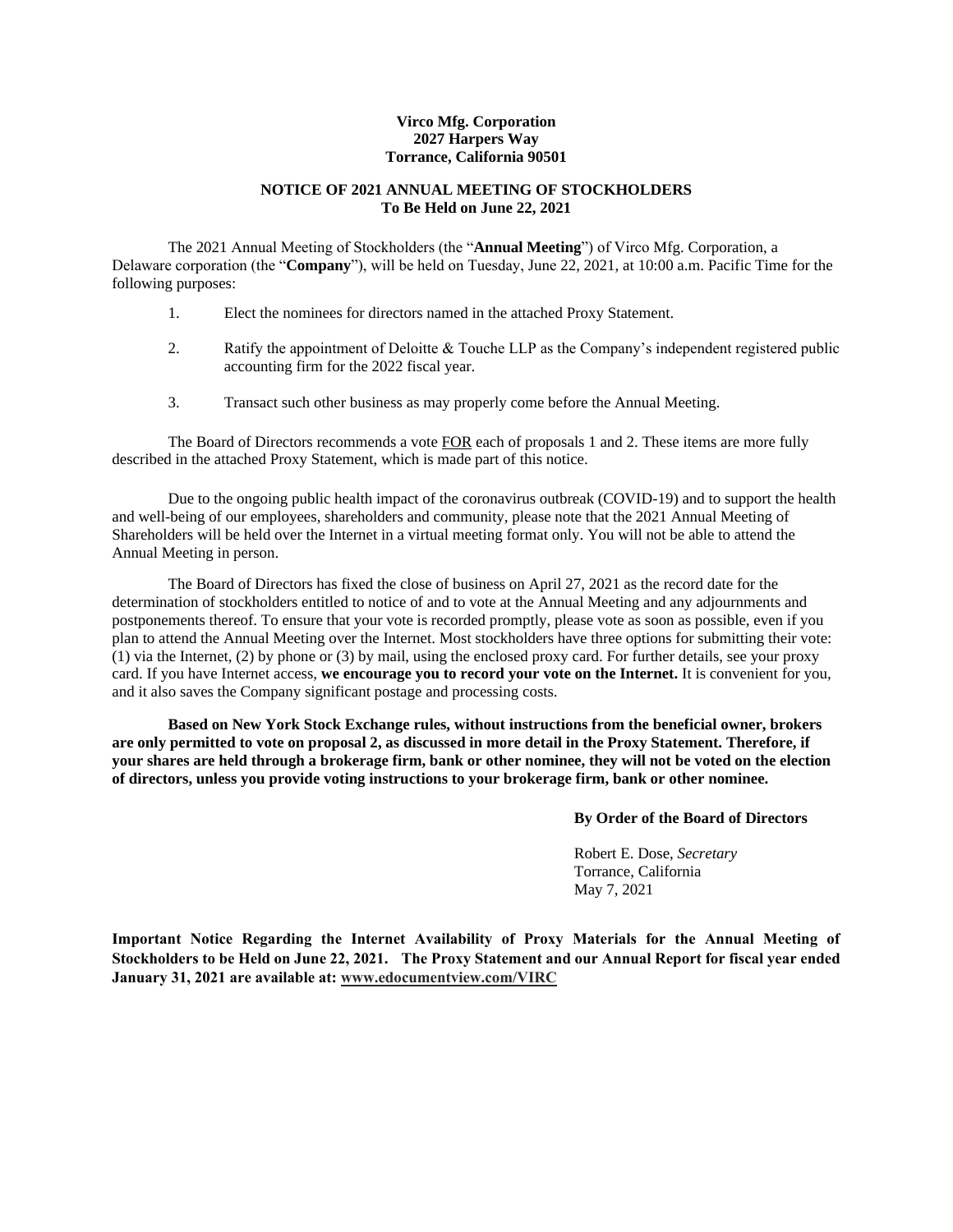# **TABLE OF CONTENTS**

| NOTICE OF ANNUAL MEETING OF STOCKHOLDERS                                 |    |
|--------------------------------------------------------------------------|----|
| PROXY STATEMENT                                                          |    |
| <b>GENERAL INFORMATION</b>                                               |    |
| RECORD DATE AND VOTING                                                   |    |
| <b>CORPORATE GOVERNANCE</b>                                              |    |
| PROPOSAL 1— ELECTION OF DIRECTORS                                        | 6  |
| PROPOSAL 2— RATIFICATION OF APPOINTMENT OF INDEPENDENT REGISTERED PUBLIC |    |
| <b>ACCOUNTING FIRM</b>                                                   | 9  |
| SECURITY OWNERSHIP OF CERTAIN BENEFICIAL OWNERS AND MANAGEMENT           | 10 |
| <b>EXECUTIVE COMPENSATION</b>                                            | 12 |
| DIRECTOR COMPENSATION                                                    | 15 |
| CERTAIN RELATIONSHIPS AND RELATED TRANSACTIONS                           | 16 |
| REPORT OF THE AUDIT COMMITTEE                                            | 17 |
| RELATIONSHIP WITH INDEPENDENT REGISTERED PUBLIC ACCOUNTING FIRM          | 17 |
| <b>OTHER MATTERS</b>                                                     | 18 |
| PROXY CARD                                                               |    |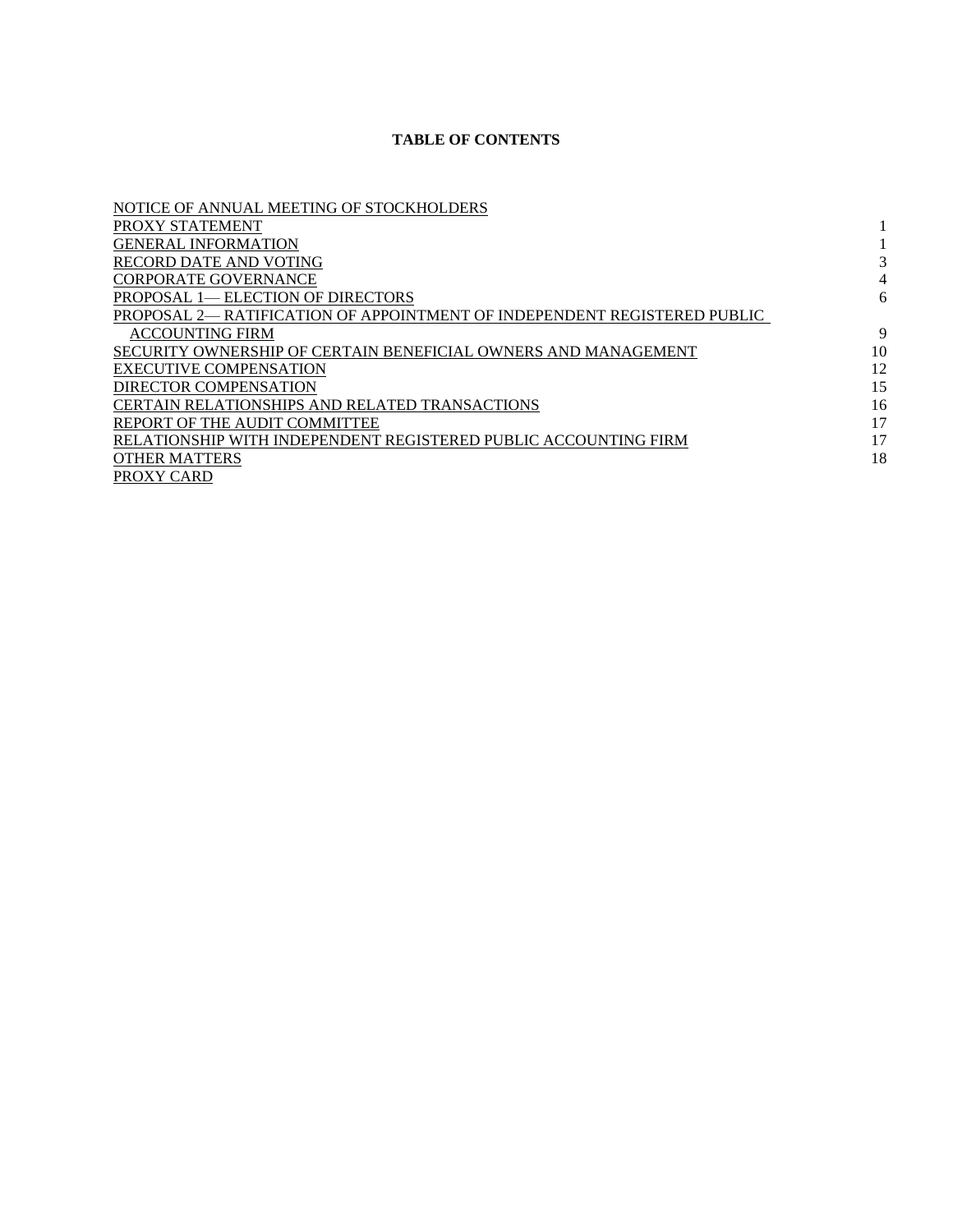## **Virco Mfg. Corporation 2027 Harpers Way Torrance, California 90501**

#### **PROXY STATEMENT FOR 2021 ANNUAL MEETING OF STOCKHOLDERS**

## **GENERAL INFORMATION**

This Proxy Statement is being delivered to stockholders of Virco Mfg. Corporation, a Delaware corporation (the "**Company**," "**we**," "**our**" or "**us**"), on or about May 7, 2021, in connection with the solicitation by the Board of Directors (the "**Board**") of proxies to be used at the 2021 Annual Meeting of Stockholders (the "**Annual Meeting**") of the Company to be held on Tuesday, June 22, 2021, at 10:00 a.m. Pacific Time, and at any and all adjournments and postponements thereof.

Due to the ongoing public health impact of the coronavirus outbreak (COVID-19) and to support the health and well-being of our employees, shareholders and community, please note that the 2021 Annual Meeting of Shareholders will be held over the Internet in a virtual meeting format only. You will not be able to attend the Annual Meeting in person.

To access the virtual meeting please go to the following Internet website: www.meetingcenter.io/287080364

To login to the virtual meeting you have two options: Join as a "Guest" or Join as a "Shareholder". If you join as a "Shareholder" you will be required to have a control number and password. The password for the meeting is **VIRC2021**.

If you were a shareholder as of the close of business on April 27, 2021 and have your control number, you may vote during the Annual Meeting by following the instructions available on the meeting website during the meeting. For registered shareholders, the control number can be found on your proxy card or notice, or email you previously received.

If you hold your shares through an intermediary, such as a bank or broker, you must register in advance to attend and participate in the Annual Meeting. To register you must submit proof of your proxy power (legal proxy) reflecting your share holdings along with your name and email address to Computershare. Requests for registration must be labeled as "Legal Proxy" and be received no later than 5:00 p.m., Eastern Time, on June 18, 2021. You will receive a confirmation email from Computershare of your registration.

Written requests for registration may be directed to Computershare at the following mailing address: Computershare, VIRCO Legal Proxy, P.O. Box 43001, Providence, RI 02940-3001. Written requests for registration may also be directed to Computershare by email at: **legalproxy@computershare.com.** Please forward the email or other correspondence from your broker, or attach an image of your legal proxy.

If you do not have your control number, you may attend as a guest (non-shareholder) but will not have the option to vote your shares or ask questions at the virtual meeting.

The cost of preparing, assembling and mailing the Notice of the Annual Meeting, Proxy Statement and form of proxy and the solicitation of proxies will be paid by the Company. Proxies may be solicited by mail, telephone, email or other electronic means by personnel of the Company who will not receive any additional compensation for such solicitation. The Company will reimburse brokers or other persons holding stock in their names or the names of their nominees for the expenses of forwarding soliciting material to their principals.

Pursuant to rules adopted by the Securities and Exchange Commission ("SEC"), we have elected to provide access to our proxy materials over the Internet. Accordingly, we are sending a Notice of Internet Availability of Proxy Materials to our stockholders. Stockholders have the ability to access our proxy materials on the website referred to in the Notice of Internet Availability of Proxy Materials (**www.edocumentview.com/VIRC**) or request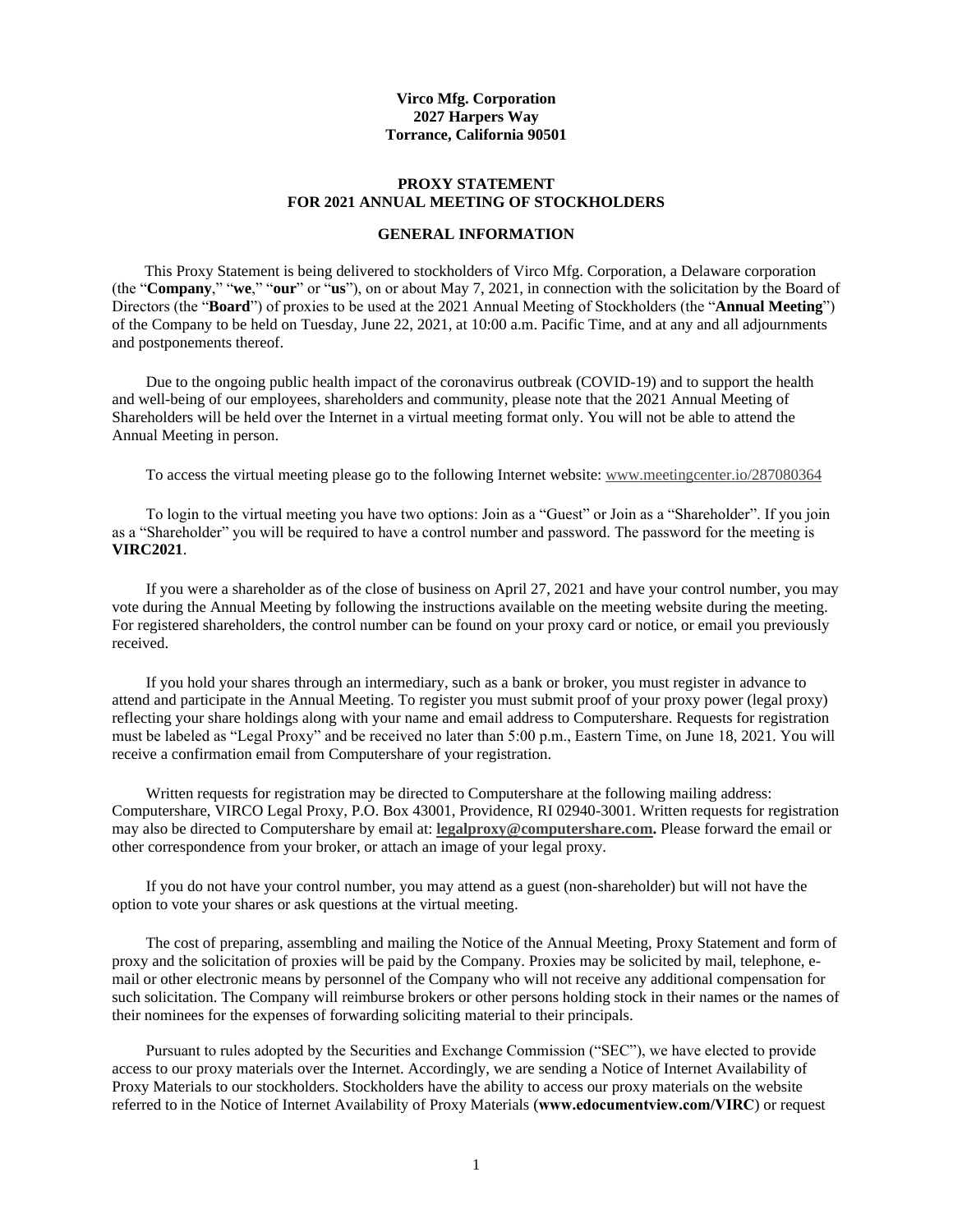to receive a printed set of our proxy materials. Instructions on how to access our proxy materials over the Internet or request a printed copy of our proxy materials may be found in the Notice of Internet Availability of Proxy Materials. In addition, stockholders may request to receive proxy materials in printed form by mail or electronically by email on an ongoing basis.

# **Instruction/Q&A**

# **Q: How can I attend the Annual Meeting?**

**A:** The Annual Meeting will be a completely virtual meeting of stockholders, which will be conducted exclusively by webcast over the Internet. You are entitled to participate in the Annual Meeting only if you were a stockholder of the Company as of the close of business on April 27, 2021 (the "**Record Date**"), or if you hold a valid proxy for the Annual Meeting. No physical meeting will be held.

You will be able to attend the Annual Meeting online and submit your questions during the meeting by visiting the following Internet website: www.meetingcenter.io/287080364. You also will be able to vote your shares online by attending the Annual Meeting by webcast.

To participate in the Annual Meeting, you will need to review the information included on your Notice, on your proxy card or on the instructions that accompanied your proxy materials. The password for the meeting is **VIRC2021**.

If you hold your shares through an intermediary, such as a bank or broker, you must register in advance using the instructions below.

The online meeting will begin promptly at 10:00 a.m. Pacific Time on June 22, 2021. We encourage you to access the meeting prior to the start time leaving ample time for the check in. Please follow the registration instructions as outlined in this proxy statement.

# **Q: How do I register to attend the Annual Meeting virtually on the Internet?**

**A:** If you are a registered shareholder (i.e., you hold your shares through our transfer agent, Computershare), you do not need to register to attend the Annual Meeting virtually on the Internet. Please follow the instructions on the notice or proxy card that you received.

If you hold your shares through an intermediary, such as a bank or broker, you must register in advance to attend the Annual Meeting virtually on the Internet. To register to attend the Annual Meeting online by webcast you must submit proof of your proxy power (legal proxy) reflecting your Virco holdings along with your name and email address to Computershare. Requests for registration must be labeled as "Legal Proxy" and be received no later than 5:00 p.m., Eastern Time, on June 18, 2021. You will receive a confirmation of your registration by email after we receive your registration materials.

Written requests for registration may be directed to Computershare at the following mailing address: Computershare, VIRCO Legal Proxy, P.O. Box 43001, Providence, RI 02940-3001. Written requests for registration may also be directed to Computershare by email at: **legalproxy@computershare.com.** Please forward the email or other correspondence from your broker, or attach an image of your legal proxy.

# **Q: Why are you holding a virtual meeting instead of a physical meeting?**

**A:** Due to the ongoing public health impact of the coronavirus outbreak (COVID-19) and to support the health and well-being of our employees, shareholders and community, the Annual Meeting will be held over the Internet in a virtual meeting format only. You will not be able to attend the Annual Meeting in person. Stockholders can participate from any location around the world with Internet access.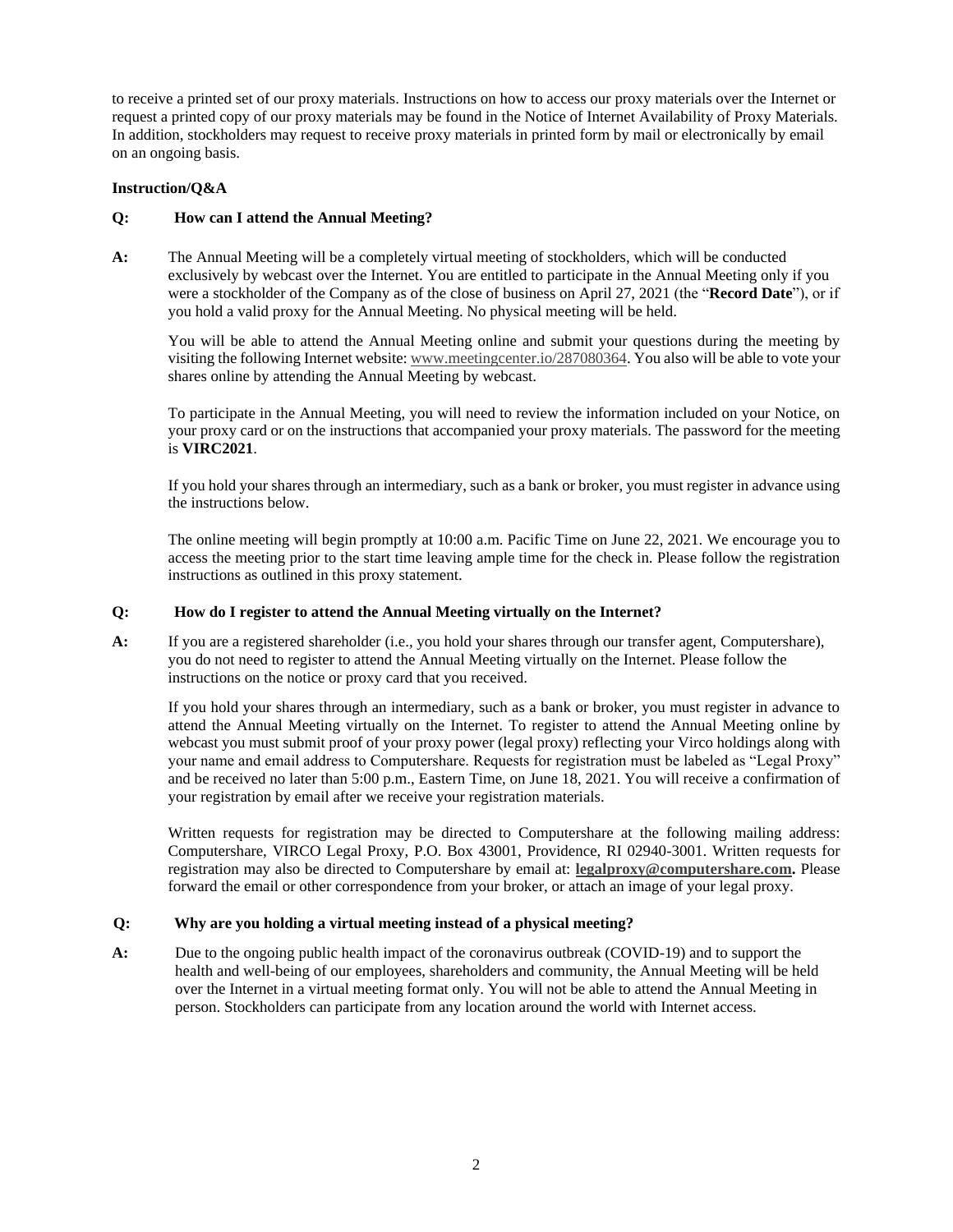#### **RECORD DATE AND VOTING**

The close of business on April 27, 2021, has been fixed as the record date for the determination of stockholders entitled to notice of and to vote at the Annual Meeting. On that date there were 15,918,642 shares of the Company's common stock, par value \$.01 per share ("common stock"), outstanding. All voting rights are vested exclusively in the holders of the Company's common stock. Each share of common stock is entitled to one vote on any matter that may be presented for consideration and action by the stockholders, except that as to the election of directors, stockholders may cumulate their votes. Because three directors are to be elected, cumulative voting means that each stockholder may cast a number of votes equal to three times the number of shares actually owned. That number of votes may be cast for one nominee, divided equally among each of the nominees or divided among the nominees in any other manner. Stockholders wishing to cumulate their votes should make an explicit statement of their intent by so indicating in writing on the proxy card.

Below is a summary of the vote required for adoption of each proposal and the respective effect of abstentions and broker non-votes. For more detailed information see the discussion of the respective proposal below.

| <b>Proposal</b>                          | Vote Required for Approval of<br><b>Proposal</b> | <b>Effect of Abstentions</b> | <b>Effect of Broker Non-Votes</b> |
|------------------------------------------|--------------------------------------------------|------------------------------|-----------------------------------|
| Election of directors                    | Plurality of shares voted                        | No effect                    | No effect                         |
| Ratification of Deloitte &<br>Touche LLP | Majority of shares voted                         | Vote "Against"               | Brokers have discretion to vote   |

A broker non-vote occurs when a bank, broker or other nominee does not have authority to vote on a particular item without instructions from the beneficial owner and has not received instructions. Brokers only have discretion to vote on "routine" matters, such as the ratification of the selection of the independent registered public accounting firm. Your broker will not have the discretion to vote your shares with respect to the election of directors at the 2021 Annual Meeting unless you provide applicable instructions to do so, since this is not considered a "routine" matter. Therefore, we strongly encourage you to follow the voting instructions on the materials you receive.

If no direction is made on your proxy and it is otherwise properly executed, your proxy will be voted **FOR** the election of the director nominees, and **FOR** ratification of Deloitte & Touche LLP**.** Where a stockholder has appropriately directed how the proxy is to be voted, it will be voted according to the stockholder's direction. Stockholders wishing to cumulate their votes with respect to the election of directors should make an explicit statement of the intent to cumulate votes by so indicating in writing on the proxy card or when voting by telephone or internet. Stockholders holding shares beneficially in street name who wish to cumulate votes should contact their broker, trustee or nominee.

Any stockholder has the power to revoke its proxy at any time before it is voted at the 2021 Annual Meeting by submitting written notice of revocation to the Secretary of the Company at the Company's principal executive offices located at 2027 Harpers Way, Torrance, California 90501, by participating and voting remotely at the 2021 Annual Meeting or by filing a duly executed proxy bearing a later date via the Internet, by telephone, or by mail. Please consult the instructions included with your proxy card for how to vote your shares.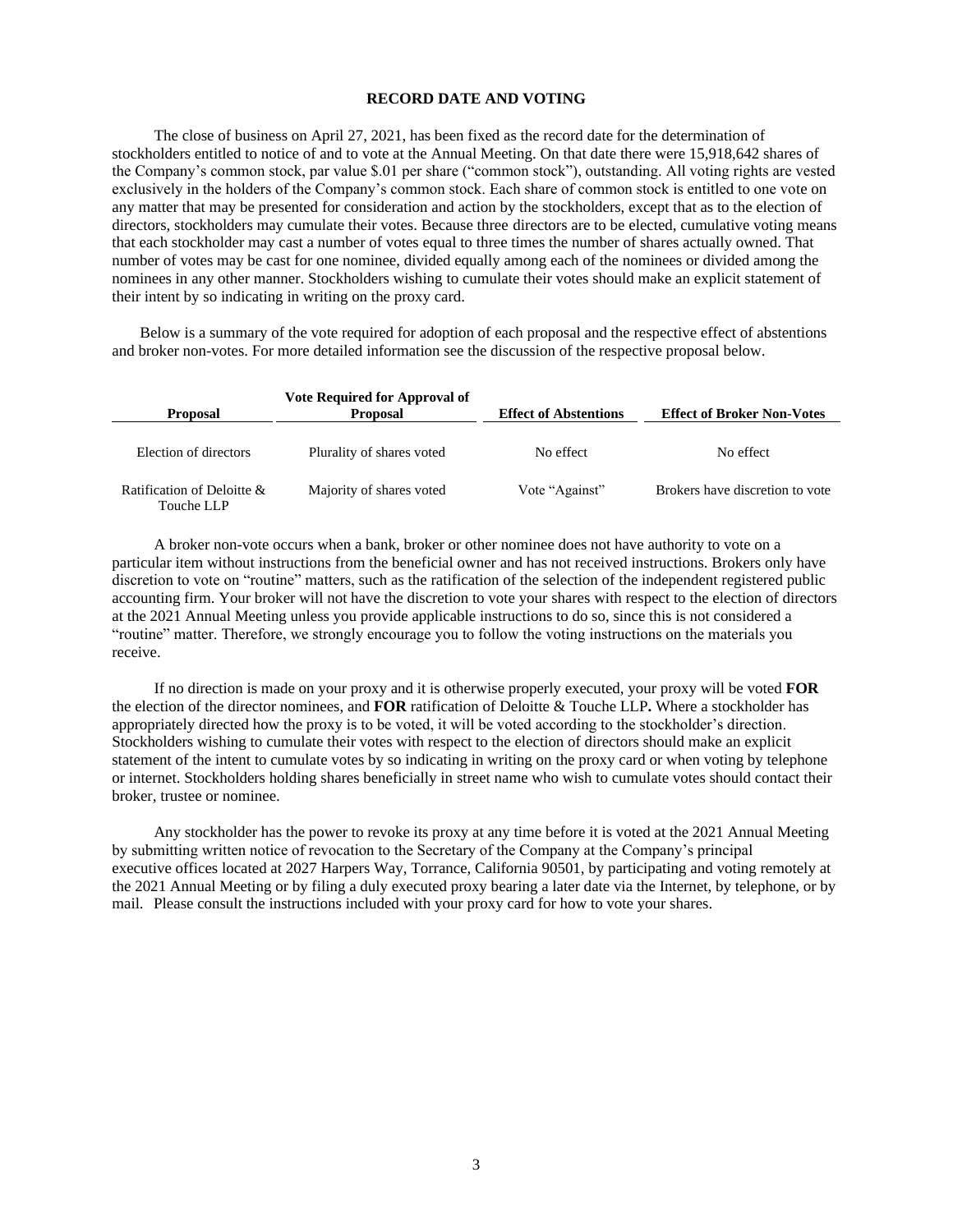#### **CORPORATE GOVERNANCE**

## **Meetings and Independence**

Each incumbent director of the Company serving during our latest fiscal year ended January 31, 2021 (referred to as "**fiscal 2021**") attended at least 75% of the total number of meetings of the Board of Directors and committees on which he or she served. The Board of Directors held 15 meetings in fiscal 2021. In addition, the independent directors hold regularly scheduled executive session meetings each fiscal year outside of the presence of management, as well as additional meetings as are necessary. Directors are expected to attend our annual meetings of stockholders when practical to do so, although we have no formal policy with respect to such attendance. All of the directors then in office attended our 2020 Annual Meeting of Stockholders.

The Board of Directors has determined that the following directors, who, as of the Annual Meeting, will constitute a majority of the Board of Directors, are "independent directors" as defined by the NASDAQ Stock Market listing standards: Alexander L. Cappello, Robert R. Lind, Craig L. Levra, Agnieszka Winkler and Donald Rudkin.

#### **Leadership Structure**

Currently, Mr. Robert Virtue serves as Chairman and Chief Executive Officer ("**CEO**") of the Company. Because the Board also believes that strong, independent Board leadership is a critical component of effective corporate governance, the Board has established the position of lead independent director. The lead independent director position rotates among the independent directors periodically as determined by the independent directors. Currently, Alexander L. Cappello serves as the lead independent director of the Board. The lead independent director's responsibilities and authority include providing input to the Chairman and CEO on preparation of agendas for Board and committee meetings and communicating to the Chairman and CEO the substance of the discussions and consensus reached at the meetings of independent directors. The lead independent director also serves as chair of the Corporate Governance and Nominating Committee. In addition, the Company has strong governance structures and processes in place to review and confirm the independence of the Board, eliminate conflicts of interest, and prevent dominance of the Board by management. For example, all directors, with the exception of Robert Virtue, Douglas Virtue and Kathy Virtue Young, are independent as defined by the listing standards of the NASDAQ Stock Market, and all committees are made up entirely of independent directors.

#### **Audit Committee**

The Board of Directors has a standing Audit Committee which is composed of Messrs. Rudkin (Chair), Cappello, Levra and Lind and Ms. Winkler. The Audit Committee held four meetings during fiscal 2021. The Audit Committee acts pursuant to a written charter adopted by the Board of Directors. Among other things, the Audit Committee is directly responsible for the following: the appointment, compensation, retention and oversight of the independent registered public accounting firm; reviewing the independent registered public accounting firm's qualifications and independence; reviewing the plans and results of the audit engagement with the independent registered public accounting firm; reviewing the financial statements of the Company; reviewing the scope of the annual audit by the Company's independent registered public accounting firm; reviewing the audit reports rendered by such independent registered public accounting firm; approving professional services provided by the independent registered public accounting firm and approving financial reporting principles and policies; considering the range of audit and non-audit fees; reviewing the adequacy of the Company's internal accounting controls; and working to ensure the integrity of financial information supplied to stockholders. The Audit Committee also has the other responsibilities enumerated in its charter. The Audit Committee's charter is available on the Company's website at www.virco.com in the Investor Relations section of the "Discover Virco" webpage. Each of the Audit Committee members is an "independent director" as that term is defined for audit committee members by the listing standards of the NASDAQ Stock Market. The Board of Directors has determined that each of Messrs. Rudkin, Cappello and Lind qualify as an "audit committee financial expert," as that term is defined in Item  $407(d)(5)$  of Regulation S-K of the Securities Exchange Act of 1934, as amended (the "**Exchange Act**"). The Board reevaluates the composition of the Audit Committee on at least an annual basis to ensure that its composition remains in the best interests of the Company and its stockholders.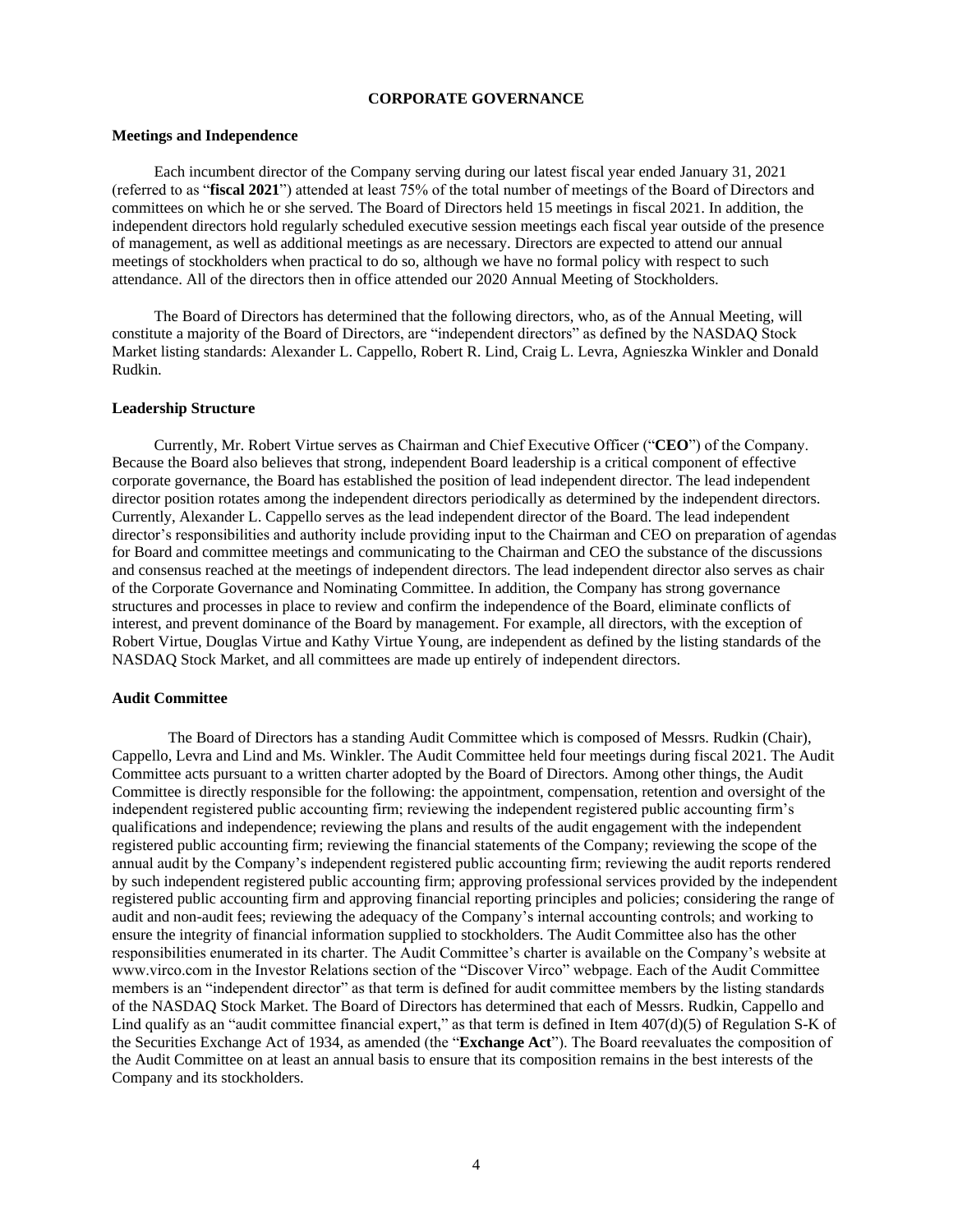#### **Compensation Committee**

The Board of Directors has a standing Compensation Committee which is composed of Messrs. Lind (Chair), Cappello, Levra, Rudkin, and Ms. Winkler. The Compensation Committee held five meetings in fiscal 2021. The function of the Compensation Committee is, among other things, to: set the Company's compensation policy and administer the Company's compensation plans; make decisions on the compensation of key Company executives (including the review and approval of merit/other compensation budgets and payouts under the Company's incentive plans); review and approve compensation and employment agreements of the Company's executive officers; and recommend pay levels for members of the Board of Directors for consideration and approval by the full Board of Directors. The Compensation Committee oversees the design and implementation of the incentives and risks associated with the Company's compensation policies and practices. The Compensation Committee may consult with the Chief Executive Officer and other members of senior management as it deems necessary and engage the assistance of outside consultants to assist in determining and establishing the Company's compensation policies. The Compensation Committee acts pursuant to a written charter adopted by the Board of Directors, a copy of which is available on the Company's website at www.virco.com in the Corporate Governance section of the "Discover Virco" webpage.

#### **Corporate Governance and Nominating Committee**

The Board of Directors has a standing Corporate Governance and Nominating Committee which is composed of Messrs. Cappello, (Chair), Lind, Levra, Rudkin, and Ms. Winkler. All members of the Corporate Governance and Nominating Committee are "independent directors" as defined in the listing standards of the NASDAQ Stock Market. During fiscal 2021, the Corporate Governance and Nominating Committee held one meeting. The Corporate Governance and Nominating Committee acts pursuant to a written charter adopted by the Board of Directors, a copy of which is available on the Company's website at www.virco.com in the Corporate Governance section of the "Discover Virco" webpage. The Corporate Governance and Nominating Committee recommended to the Board of Directors each nominee the Board selected.

The Corporate Governance and Nominating Committee's functions are to identify and recommend to the Board of Directors from time to time candidates for nomination for election as directors of the Company at the Annual Meeting, recommend the composition of the Board of Directors and its committees, monitor a process to assess Board effectiveness and develop and implement Company corporate governance guidelines. Candidates may come to the attention of the Corporate Governance and Nominating Committee through members of the Board of Directors, stockholders or other persons. Consideration of new Board nominee candidates typically involves a series of internal discussions, review of information concerning candidates and interviews with selected candidates. Candidates may be evaluated at regular or special meetings and may be considered at any point during the year, depending on the Company's needs. In evaluating nominations, the Corporate Governance and Nominating Committee considers a variety of criteria, including business experience and skills, independence, judgment, integrity, the ability to commit sufficient time and attention to Board of Directors activities and the absence of potential conflicts with the Company's interests. The Corporate Governance and Nominating Committee does not establish any specific minimum qualification standards for nominees to the Board of Directors, although from time to time the Corporate Governance and Nominating Committee may identify certain skills or attributes (e.g.*,* financial experience, business experience) as being particularly desirable to meet specific Board of Director needs that may arise. To recommend a prospective nominee for the Corporate Governance and Nominating Committee's consideration, stockholders should submit a candidate's name and qualifications to the Company's Corporate Secretary at 2027 Harpers Way, Torrance, California 90501, Attention: Robert E. Dose, Secretary.

## **Communications with the Board of Directors**

Any stockholder interested in communicating with individual members of the Board of Directors, the Board of Directors as a whole, any of the committees of the Board or the independent directors as a group may send written communications to the Board of Directors, any committee of the Board of Directors or any director or directors of the Company at 2027 Harpers Way, Torrance, California 90501, Attention: Robert E. Dose, Secretary. Communications received in writing are forwarded to the Board of Directors, or the committee or individual director or directors to whom the communication is directed, unless, at his discretion, the Secretary determines that the communication is of a commercial or frivolous nature, is unduly hostile, threatening, illegal, does not reasonably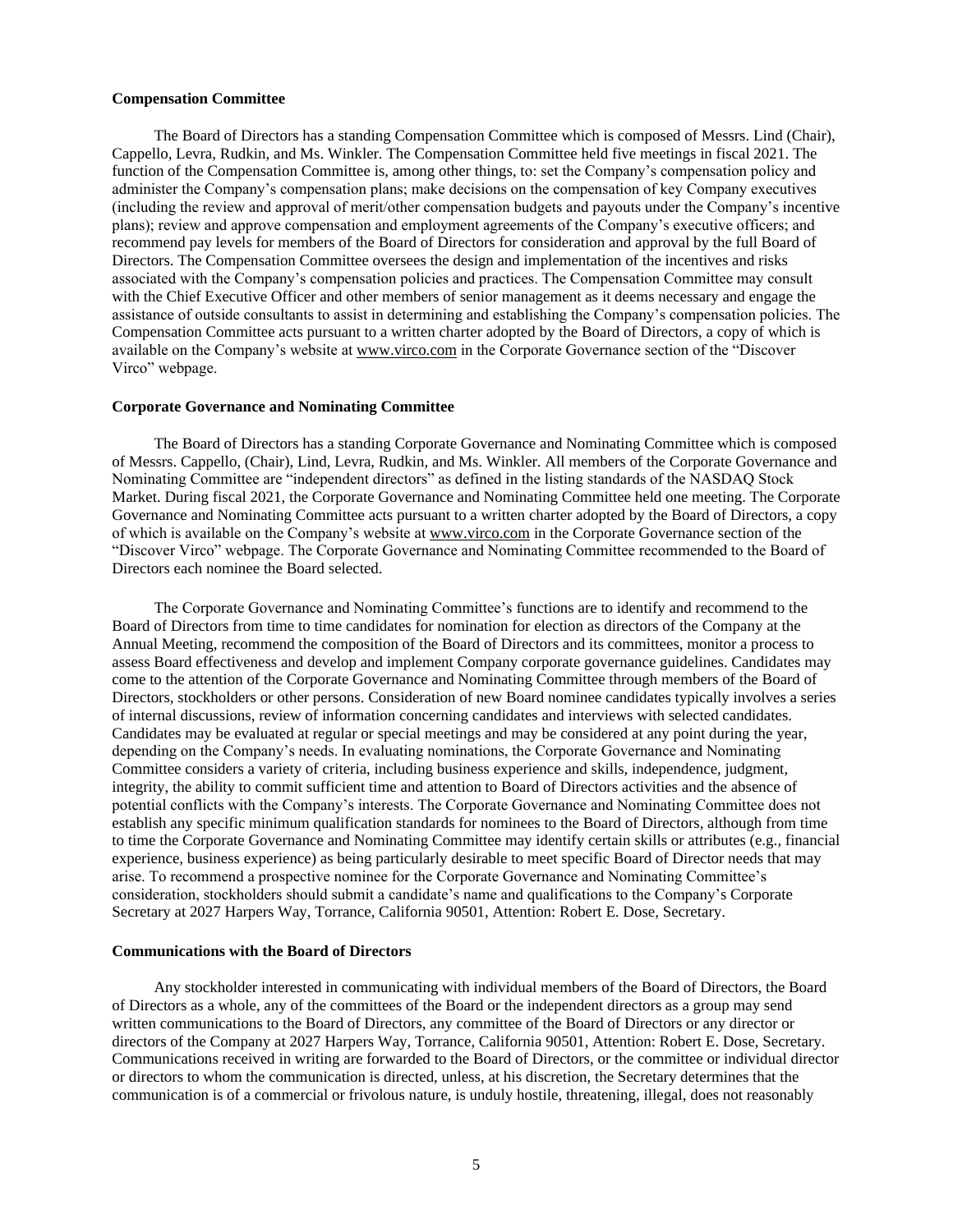relate to the Company or its business, or is otherwise inappropriate for the Board of Directors' consideration. In such cases, such correspondence may be forwarded elsewhere in the Company for review and possible response. The Secretary has the authority to discard or disregard any inappropriate communications or to take other appropriate actions with respect to any such inappropriate communications.

## **Code of Ethics**

The Company has adopted a Code of Conduct and Ethics for Directors, Officers and Employees (the "**Code**"). The Code applies to all Company directors, employees and officers, including the Company's Chief Executive Officer and senior financial officers, including the principal financial and accounting officers. The Code is available on the Company's website at www.virco.com in the Investor Relations section of the "Discover Virco" webpage. The Company intends to post any amendments to or waivers under the Code that apply to its Chief Executive Officer, principal financial officer and principal accounting officer on its website. Upon written request, the Company will provide a copy of the Code free of charge. Requests should be directed to Virco Mfg. Corporation, 2027 Harpers Way, Torrance, California 90501, Attention: Robert E. Dose, Secretary.

#### **PROPOSAL 1**

#### **ELECTION OF DIRECTORS**

The Certificate of Incorporation of the Company provides for the division of the Board of Directors into three classes as nearly equal in number as possible, with the term of one class expiring each year. The Company currently has eight members on its Board of Directors, with two members in Class I, and three members in each of Class II and Class III.

The three nominees at the Annual Meeting for election to the Board as Class II directors, with terms expiring at the 2024 Annual Meeting of Stockholders, are Robert A. Virtue, Kathy Virtue Young and Agnieszka Winkler.

It is intended that the proxies solicited by this Proxy Statement will be voted in favor of the election of all nominees to the Board of Directors, unless authority to do so is withheld. Should any of such nominees be unable to serve as a director or should any additional vacancy occur before the election (which events are not anticipated), proxies may be voted for a substitute nominee selected by the Board of Directors. In the event that any person other than the nominees named below should be nominated for election as a director and cumulative voting rights are in effect, the proxies may be voted cumulatively for less than all of the nominees.

The following table sets forth certain information with respect to each of the nominees and our continuing directors. **The Board of Directors recommends that you vote "FOR" the election of each of the nominees.**

| <b>Name</b>      | Age | <b>Biographical Information, Skills and Qualifications</b>                                                                           | <b>Director</b><br><b>Since</b> | <b>Class of Director</b><br>(term expires) |
|------------------|-----|--------------------------------------------------------------------------------------------------------------------------------------|---------------------------------|--------------------------------------------|
|                  |     | <b>Nominees for Class II Directors Whose New Terms Expire in 2024:</b>                                                               |                                 |                                            |
| Robert A. Virtue | 88  | Chairman of the Board and Chief Executive Officer of the Company<br>$\frac{1000}{1000}$ President of the Company from August 1082 to | 1956                            | II $(2024)$                                |

since 1990; President of the Company from August 1982 to November 2014. Mr. Virtue brings to the Board over 60 years of experience and knowledge of the Company's business, operations, and culture. Mr. Robert A. Virtue is Mr. Douglas A. Virtue's father. Mr. Robert A. Virtue is Ms. Kathy Virtue Young's father.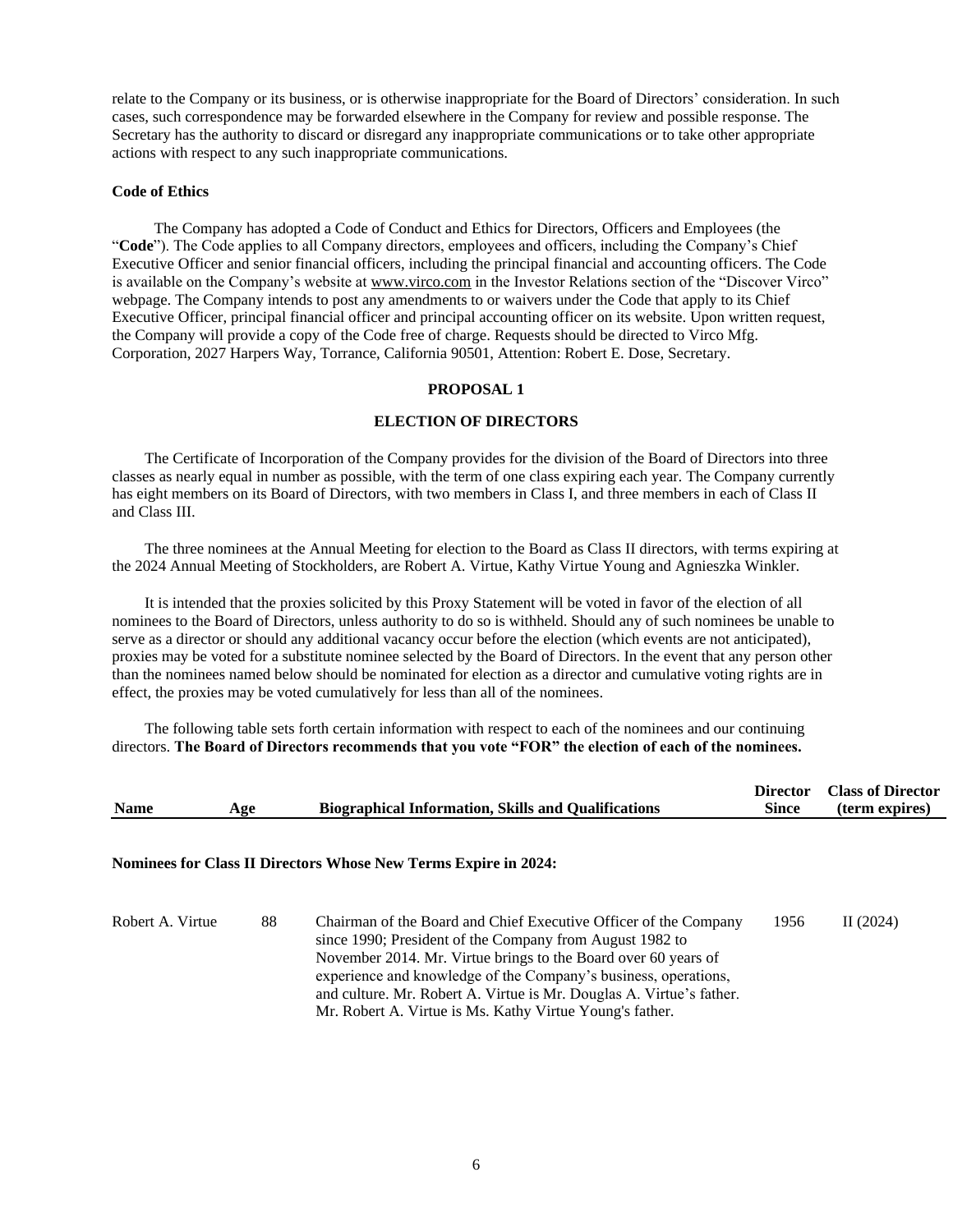| Kathy Virtue<br>Young | 57 | Has been employed by the Company in various sales positions since<br>1986, most recently as a Director of Sales. She brings to the Board<br>over 30 years of experience and knowledge of the Company's<br>business, operations, and culture. Mr. Robert A. Virtue is Ms. Kathy<br>Virtue Young's father. Mr. Douglas Virtue is Ms. Kathy Virtue<br>Young's brother.                                                                                                                                                                                                                                                                                                                                                                                                                                                                                                                                                                                                                                                                                                                                                                                                                                                                                                         | 2018 | II $(2024)$ |
|-----------------------|----|-----------------------------------------------------------------------------------------------------------------------------------------------------------------------------------------------------------------------------------------------------------------------------------------------------------------------------------------------------------------------------------------------------------------------------------------------------------------------------------------------------------------------------------------------------------------------------------------------------------------------------------------------------------------------------------------------------------------------------------------------------------------------------------------------------------------------------------------------------------------------------------------------------------------------------------------------------------------------------------------------------------------------------------------------------------------------------------------------------------------------------------------------------------------------------------------------------------------------------------------------------------------------------|------|-------------|
| Agnieszka<br>Winkler  | 75 | Founder and Chairperson of The Winkler Group, a San Francisco-<br>based management consultancy specializing in branding and<br>marketing efficiency and effectiveness. She is also the founder and<br>former Chairperson and Chief Executive Officer of Winkler<br>Advertising, founded in 1984, and Team Toolz Inc., founded in<br>1999. Ms. Winkler has also served on the Boards of Directors of the<br>following public and private companies: The Cheesecake Factory<br>Inc., Inter-Tel Inc., Reno Air, Inc., SuperCuts, Inc., Ascension<br>Health Care Network and Iplocks. Ms. Winkler currently serves on<br>the Board of Trustees of Santa Clara University, as Chair of the<br>Board of Directors of the Jesuit School of Theology, as President of<br>the Board of Directors of Catholic Charities of Santa Clara County,<br>and on the Board of Directors of African Diaspora Network. Ms.<br>Winkler is the author of the book, "Warp Speed Branding" published<br>by Wiley in the United States, China, and Turkey, and is a frequent<br>speaker on the subject of technological innovation, corporate<br>governance issues and spirituality in business. Ms. Winkler brings<br>extensive experience in management, operations and marketing to<br>our board. | 2018 | II $(2024)$ |

# **Class III Directors Whose Terms Expire in 2022:**

| Douglas A. Virtue        | 62 | President of the Company since November 2014. Executive Vice<br>President of the Company from December 1997 to November 2014;<br>previously General Manager of the Torrance Division of the<br>Company. Mr. Virtue brings to the Board almost 30 years of<br>experience and knowledge of the Company's business, operations<br>and culture. Mr. Douglas A. Virtue is Mr. Robert A. Virtue's son.<br>Mr. Douglas A. Virtue is Ms. Kathy Virtue Young's brother.                                                                                                                                                                                                                                                                                                                                                                                                                                             | 1992 | III (2022) |
|--------------------------|----|------------------------------------------------------------------------------------------------------------------------------------------------------------------------------------------------------------------------------------------------------------------------------------------------------------------------------------------------------------------------------------------------------------------------------------------------------------------------------------------------------------------------------------------------------------------------------------------------------------------------------------------------------------------------------------------------------------------------------------------------------------------------------------------------------------------------------------------------------------------------------------------------------------|------|------------|
| Alexander L. Cappello 65 |    | Mr. Cappello has led several public and private companies, including<br>Cappello Group, Inc., a global merchant bank affiliated with<br>Cappello Global, LLC an investment bank. He is also a director of<br>The Cheesecake Factory Incorporated (NASDAQ), The Agnew<br>Company, Gusmer Enterprises and Caldera Medical Corp. Mr.<br>Cappello is a director of RAND Corporation's Center for Middle<br>East Public Policy, the Center for Global Risk and Security, and the<br>RAND-Russia Forum. Mr. Cappello is a former Chairman of<br>Intelligent Energy, PLC (London), Inter-Tel (NASDAQ),<br>Geothermal Resources Intl. (AMEX), California Republic Bank<br>(OTC), Cytrx (NASDAQ), Genius Products Inc. (NASDAQ), Koo<br>Koo Roo, Inc. (NASDAQ) and Patriot Defense Group. Mr. Cappello<br>brings significant financial, board experience and qualifies as an<br>"audit committee financial expert." | 2016 | III (2022) |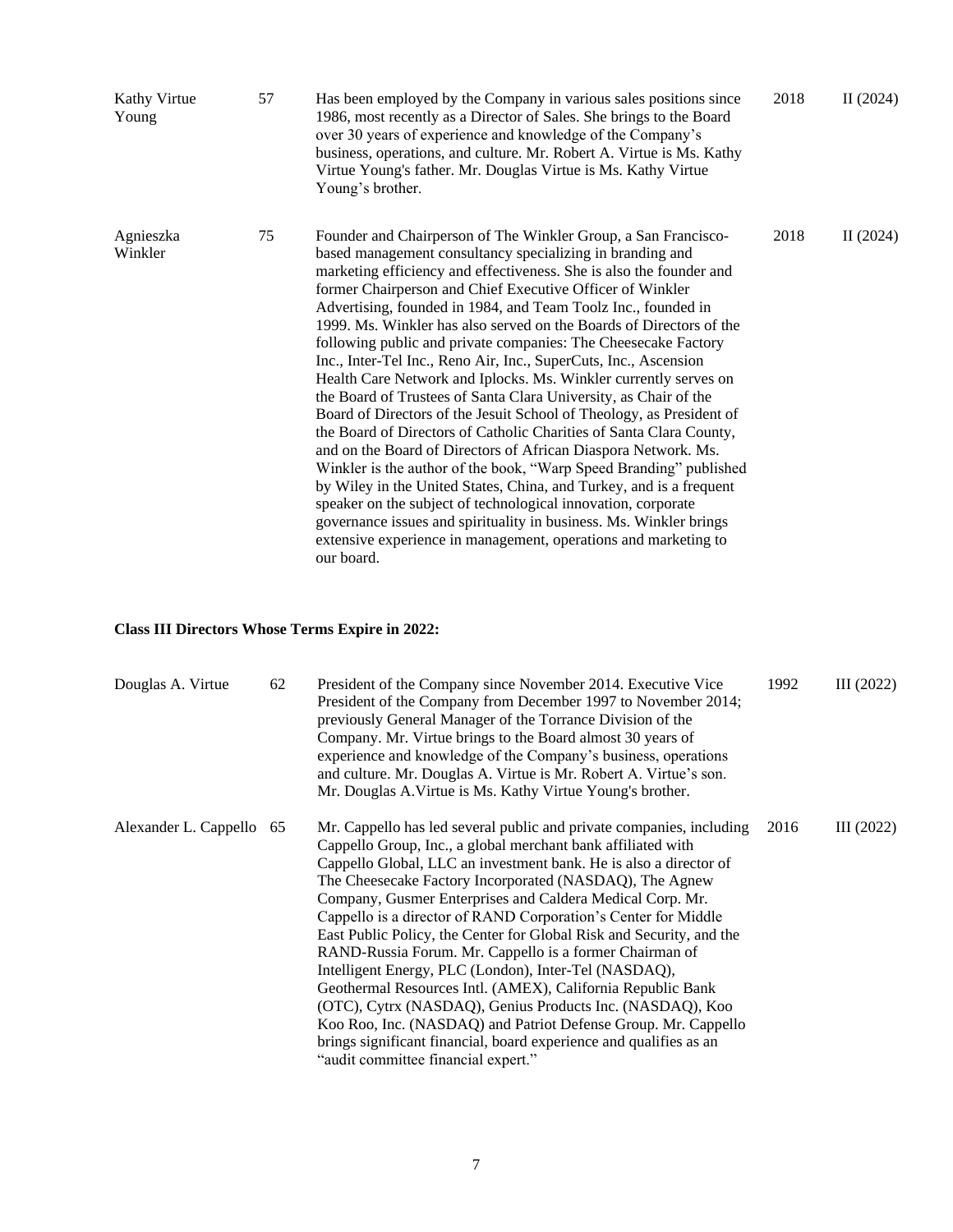| Donald R. Rudkin<br>78 | From 2005 to 2017, Mr. Rudkin was a full-time faculty member in         | 2014 | III (2022) |
|------------------------|-------------------------------------------------------------------------|------|------------|
|                        | the Masters of Business Administration and Masters in Applied           |      |            |
|                        | Finance programs at Pepperdine University and a quality control         |      |            |
|                        | consultant to Meloni Hribal Tratner LLP, an accounting and              |      |            |
|                        | financial services firm. Prior to that he was with Deloitte & Touche    |      |            |
|                        | LLP for 36 years, including serving as an audit partner, and the        |      |            |
|                        | Regional Compliance Officer for the west region. Mr. Rudkin brings      |      |            |
|                        | extensive financial experience to the Board and qualifies as an "audit" |      |            |
|                        | committee financial expert."                                            |      |            |

# **Class I Directors Whose Terms Expire in 2023:**

| Robert R. Lind | 73 | Managing Partner of Berkshire Bridge Capital, LLC, a consulting<br>firm and formerly an investment banking firm since October 2005.<br>Mr. Lind also served as Managing Partner of Berkshire Bridge<br>Partners, LLC, a licensed investment advisor, and Nevada Growth<br>Capital Fund from October 2012 to March 2014 and as a Director<br>of Nevada Capital Investment Corporation, a statutory public<br>benefit corporation formed by the State of Nevada to provide<br>venture funding for Nevada businesses, from July 2011 to April<br>2012. Since 2016 Mr. Lind has been a member of the Advisory<br>Board of Longenecker & Associates which provides highly<br>specialized, fast-response technical and management support to the<br>nuclear and environmental industries. Mr. Lind previously was a<br>Managing Director and a board member of SAIC's Venture Capital<br>Corporation, served as Head of Corporate Development at<br>Rockwell International, was a Managing Director at Lehman<br>Brothers Holdings, Inc. and served as a board member on the<br>Yosemite Conservancy Board of Trustees until December 31, 2014.<br>Currently he is a Council Member on the Strategic Projects<br>Committee for the Yosemite Conservancy. Mr. Lind brings over 35<br>years of investment banking, venture capital investing, corporate<br>management and commercial banking experience and qualifies as<br>an "audit committee financial expert." | 2014 | I(2023) |
|----------------|----|------------------------------------------------------------------------------------------------------------------------------------------------------------------------------------------------------------------------------------------------------------------------------------------------------------------------------------------------------------------------------------------------------------------------------------------------------------------------------------------------------------------------------------------------------------------------------------------------------------------------------------------------------------------------------------------------------------------------------------------------------------------------------------------------------------------------------------------------------------------------------------------------------------------------------------------------------------------------------------------------------------------------------------------------------------------------------------------------------------------------------------------------------------------------------------------------------------------------------------------------------------------------------------------------------------------------------------------------------------------------------------------------------------------------------------------------------------|------|---------|
| Craig L. Levra | 62 | Mr. Levra is a seasoned executive with deep expertise in<br>operations, technology, and retail. He currently serves as Chief<br>Operating Officer for Goodwill Southern California, the nation's<br>largest Goodwill entity operating 124 stores and donation centers,<br>two distribution centers and multiple E-commerce sites generating<br>significant operating earnings to support Goodwill's mission of<br>transforming lives through the power of work. In 2018, Mr. Levra<br>served as President of Gear Coop, Inc, an outdoor specialty online<br>retailer and a leading supplier of over one hundred fifty technical<br>brands providing comprehensive brand management, registry,<br>marketing, and price reporting functions for these manufacturers<br>on Amazon.com. He also serves as a Principal of SafeRock, Inc., a<br>privately-held global analytics and strategy firm. Mr. Levra led<br>Sport Chalet, Inc., formerly a publicly traded specialty sports<br>retailer, from 1997 until May 2015, and served as Chairman and<br>CEO from 2001 until the sale to a private equity firm in 2014. He<br>serves on the Board and as a strategic advisor of several privately-<br>held retail and sports companies, including Lola Getts and<br>KitOrder. Mr. Levra has also served on the Boards of Directors of<br>the National Retail Federation, Junior Achievement of Southern                                                          | 2016 | I(2023) |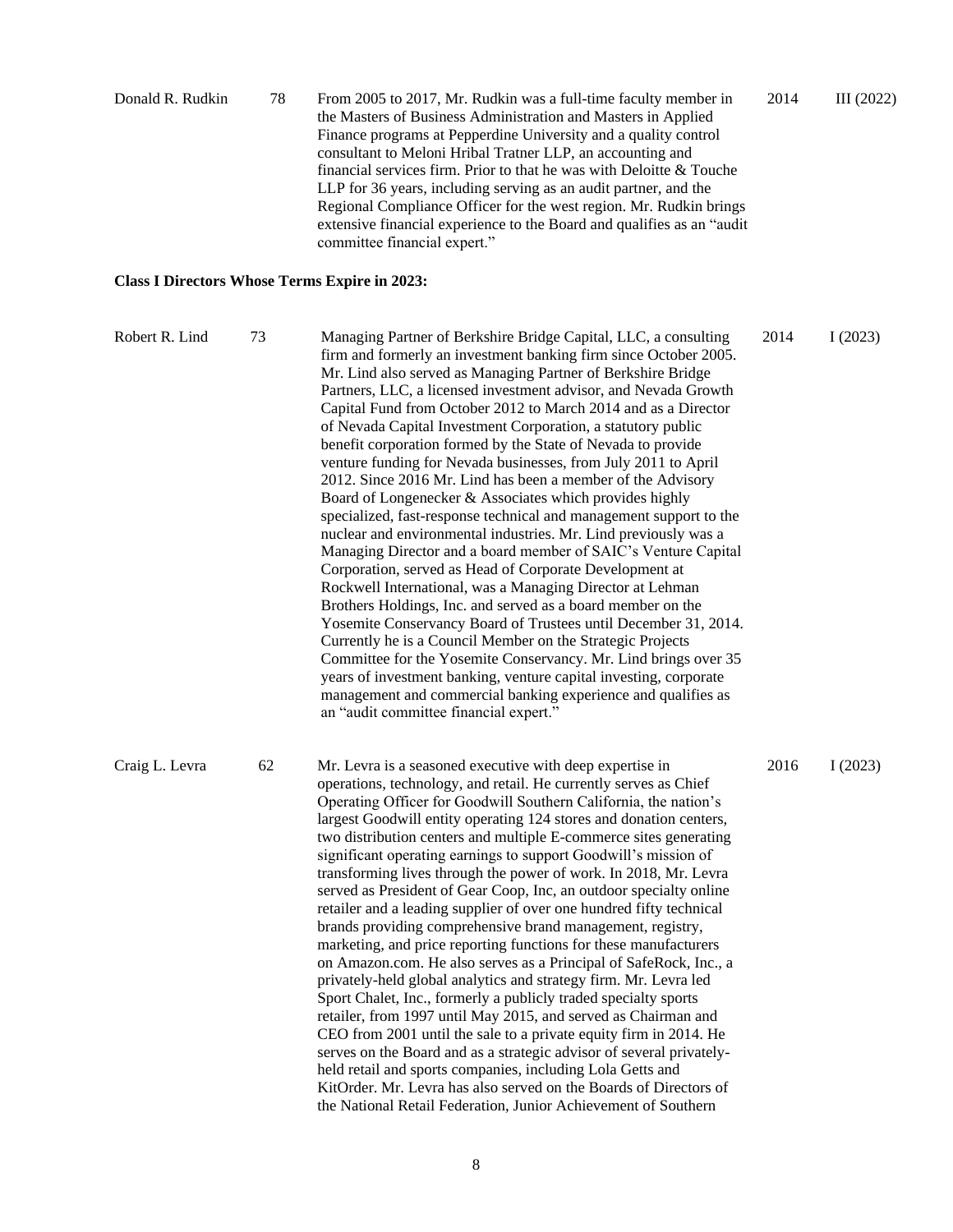California, the Southern California Committee for the Olympic Games and the Los Angeles Sports and Entertainment Commission. Early in his career, he was a client of the Company when he headed furniture merchandising for office specialty retailer HQ Office Supplies Warehouse. Mr. Levra received a bachelor's and MBA degree from the University of Kansas, and a Certificate in Public Company Governance from the University of California, Irvine.

#### **PROPOSAL 2**

## **RATIFICATION OF APPOINTMENT OF INDEPENDENT REGISTERED PUBLIC ACCOUNTING FIRM**

The Audit Committee of the Board selected Deloitte & Touche LLP to serve as the Company's independent registered public accounting firm for the fiscal year ending January 31, 2022, and recommends that the stockholders vote for ratification of that appointment. Notwithstanding this selection or the ratification vote, the Audit Committee, at its discretion, may direct the appointment of new auditors at any time during the fiscal year if the Audit Committee determines that such a change would be in the best interests of the Company and its stockholders.

The affirmative vote of a majority of the votes cast is required to ratify the Audit Committee's selection. The Company is not required to submit the selection of the independent registered public accounting firm to the stockholders for approval, but is doing so as a matter of good corporate governance. If the stockholders reject the selection, the Board of Directors will reconsider its selection.

Representatives of Deloitte & Touche LLP will attend the 2021 Annual Meeting through the online meeting format, and will have an opportunity to make a statement if they desire to do so and will be available to respond to appropriate questions from shareholders.

**The Board of Directors recommends a vote "FOR" the ratification of the appointment of Deloitte & Touche LLP as the Company's independent registered public accounting firm for the fiscal year ending January 31, 2022.**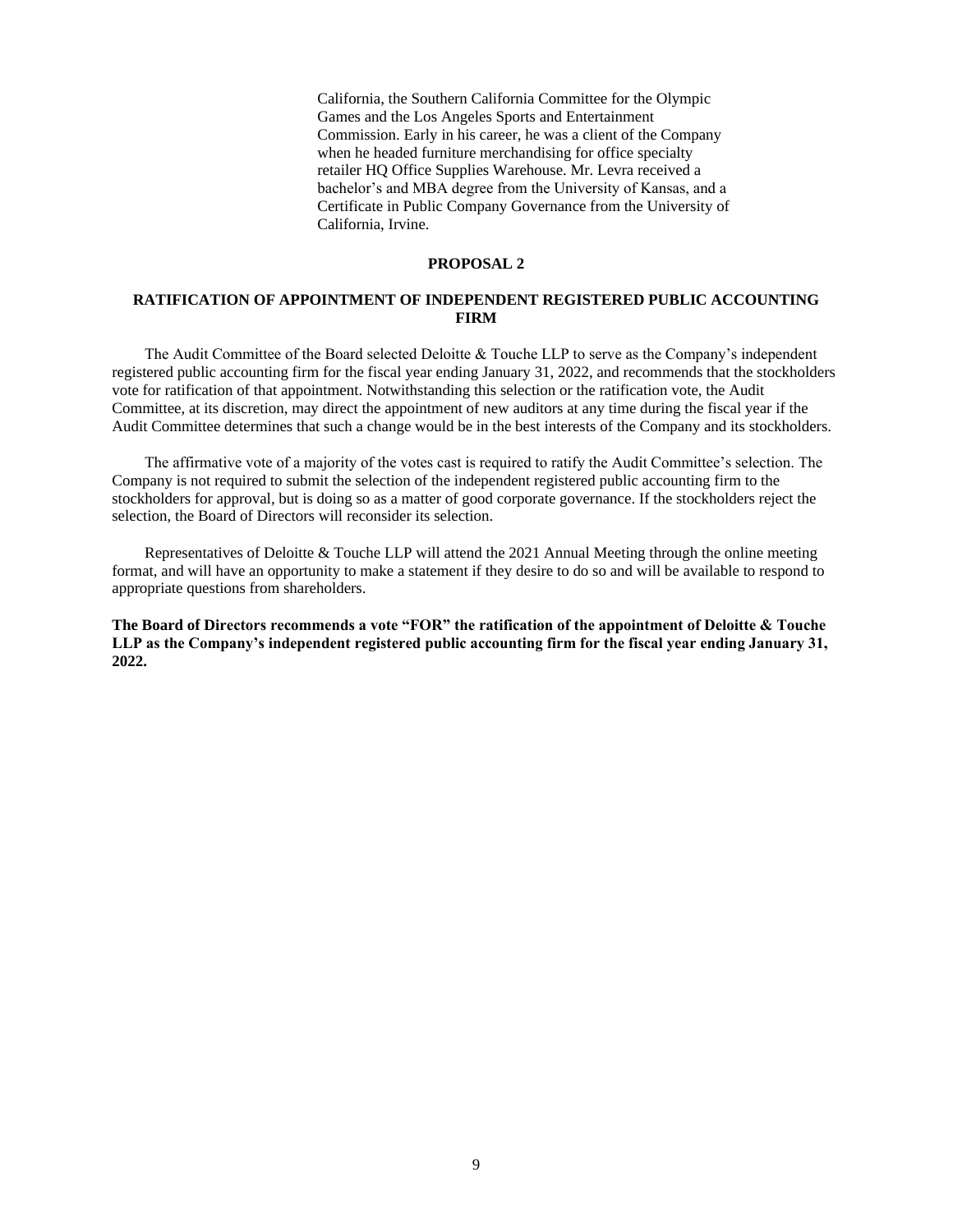#### **SECURITY OWNERSHIP OF CERTAIN BENEFICIAL OWNERS AND MANAGEMENT**

## **Shares Owned by Directors, Management and Principal Stockholders**

The following table sets forth information as of May 1, 2021 (unless otherwise indicated), relating to the beneficial ownership of the Company's common stock by (i) each person known by the Company to own beneficially more than 5% of the outstanding shares of common stock of the Company, (ii) each director and director-nominee of the Company, (iii) each executive officer of the Company for whom compensation is disclosed in the tables below ("**Named Executive Officers**" or "**NEOs**") and (iv) all executive officers and directors of the Company as a group. Unless otherwise indicated, the mailing address of each of the persons named is c/o Virco Mfg. Corporation, 2027 Harpers Way, Torrance, California 90501.

|                                                                                                      | <b>Amount and Nature of Beneficial</b><br>Ownership | <b>Percent of Class</b> |
|------------------------------------------------------------------------------------------------------|-----------------------------------------------------|-------------------------|
| Name of Beneficial Owner*                                                                            | $(*)$                                               | (%)                     |
| The Jean L. Wedbush Trust (1)                                                                        | 1,521,412                                           | 9.56                    |
| Minerva Advisors (2)                                                                                 | 891,414                                             | 5.60                    |
| Robert A. Virtue (3) (4)<br>Chairman of the Board of Directors and Chief<br><b>Executive Officer</b> | 460,207                                             | 2.89                    |
| Douglas A. Virtue (4)<br>Director and President                                                      | 865,564                                             | 5.44                    |
| Kathy Virtue Young<br>Director                                                                       | 694,680                                             | 4.36                    |
| Alexander L. Cappello<br>Director                                                                    | 30,817                                              | (5)                     |
| Robert Lind<br>Director                                                                              | 83,449                                              | (5)                     |
| Craig L. Levra<br>Director                                                                           | 72,499                                              | (5)                     |
| Donald Rudkin<br>Director                                                                            | 19,028                                              | (5)                     |
| Agnieszka Winkler<br>Director                                                                        | 41,927                                              | (5)                     |
| Robert E. Dose<br>Sr. Vice President Finance, Secretary, Treasurer                                   | 105,927                                             | (5)                     |
| All executive officers and directors as a group (26<br>persons)                                      | 3,142,624                                           | 19.55                   |

<sup>(\*)</sup> Except as indicated in the footnotes to this table and pursuant to applicable community property laws, to the knowledge of the Company, the persons named in this table have sole voting and investment power with respect to all shares beneficially owned by them. For purposes of this table, a person is deemed to be the "beneficial owner" of any security if the person has the right to acquire beneficial ownership of such security within 60 days of April 27, 2021 including but not limited to, any right to acquire through the exercise of any option, warrant or right or through the conversion of a security. Amounts for Messrs. Robert Virtue, Douglas Virtue, Robert Dose, and all executive officers and directors as a group, include 8,000, 8,000, 8,000 and 156,800 shares issuable upon exercise of options or as restricted stock grants, respectively, and 21,268, 55,639, 11,311 and 255,101 shares held under the Company's 401(k) Plan as of April 27, 2021 respectively.

**\_\_\_\_\_\_\_\_\_\_\_\_\_\_\_\_\_\_\_\_\_\_\_\_\_\_\_\_**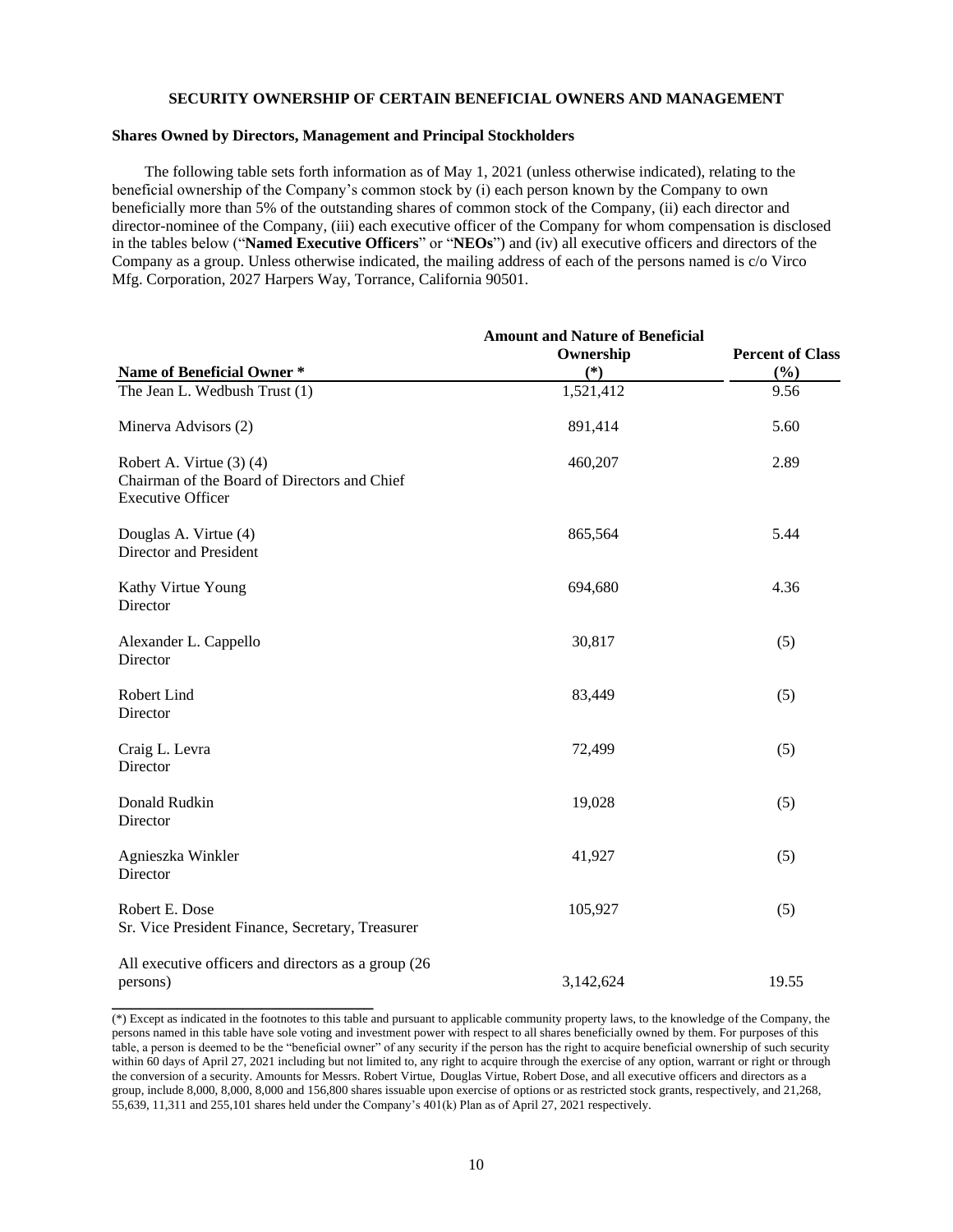(1) Reflects information as of May 3, 2021 received by the Company from the beneficial owner. The business address of the beneficial owner is P.O. Box 2325, Rancho Santa Fe, CA 92067.

(2) Reflects information as of December 31, 2020, as reported in a Schedule 13G/A filing on February 9, 2021 by Minerva Advisors LLC ("Minerva LLC"), Minerva Group, LP ("Minerva Group"), Minerva GP, LP ("Minerva GP"), Minerva GP, Inc. ("Minerva Inc.") and David P. Cohen. The address for each of the reporting persons is 50 Monument Road, Suite 201, Bala Cynwyd, PA 19004. Minerva LLC has sole power to vote and sole power to dispose of 654,328 shares, and shared power to vote and to dispose of 230,912 shares; each of Minerva Group, Minerva GP, and Minerva Inc. has sole power to vote and sole power to dispose of 654,328 shares and shared power to vote and dispose of 230,912 shares, and Mr. Cohen has sole power to vote and dispose of 660,502 shares and shared power to vote and dispose of 230,912 shares.

(3) Excludes 1,950,563 shares owned beneficially by Mr. Robert Virtue's adult children, including Mr. Douglas Virtue and Ms. Kathy Virtue Young, as to which Mr. Robert Virtue disclaims beneficial ownership.

(4) Douglas A. Virtue is Robert A. Virtue's son. Kathy Virtue Young is Robert A. Virtue's daughter. The total number of shares beneficially owned by Mr. Robert A. Virtue, his brother Richard J. Virtue, his sister, Nancy Virtue-Cutshall and their children (including Mr. Douglas A. Virtue and Ms. Kathy Virtue Young), aggregate 5,149,370 shares or 32.4% of the total shares of common stock outstanding. Robert A. Virtue, Richard J. Virtue, Nancy Virtue-Cutshall and certain of their respective spouses and children (including Douglas A. Virtue and Kathy Virtue Young) (collectively, the "Virtue Stockholders") and the Company have entered into an agreement with respect to certain shares of the Company's common stock received by the Virtue Stockholders as gifts from the founder, Julian A. Virtue, including shares received in subsequent stock dividends in respect of such shares. Under the agreement, each Virtue Stockholder who proposes to sell any of such shares is required to provide the remaining Virtue Stockholders notice of the terms of such proposed sale. Each of the remaining Virtue Stockholders is entitled to purchase any or all of such shares on the terms set forth in the notice. The Company may purchase any shares not purchased by such remaining Virtue Stockholders on such terms. The agreement also provides for a similar right of first refusal in the event of the death or bankruptcy of a Virtue Stockholder, except that the purchase price for the shares is to be based upon the then prevailing sales price of the Company's common stock on the NASDAQ Stock Market.

(5) Less than 1%.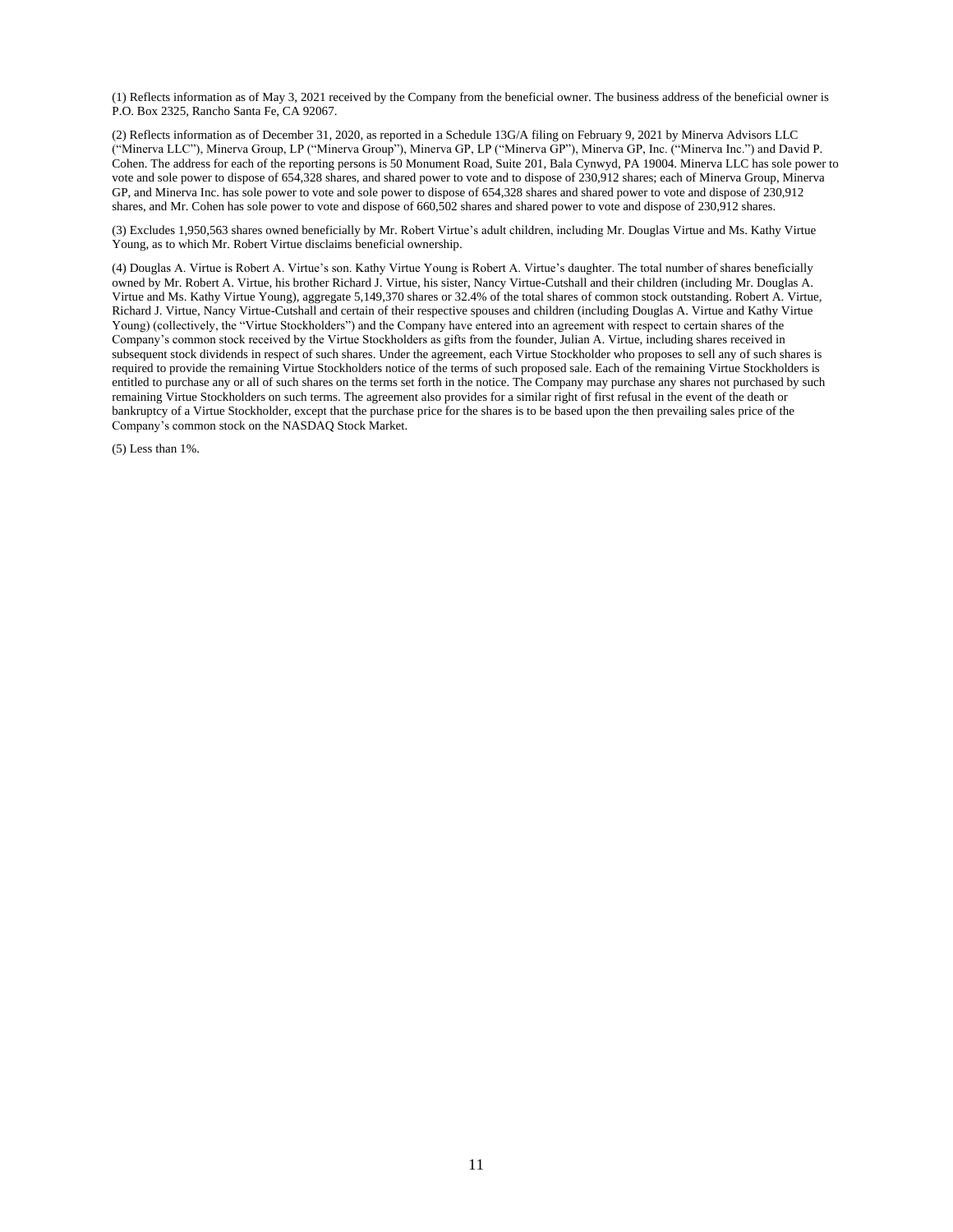## **EXECUTIVE COMPENSATION**

## **Objectives and Structure of the Executive Compensation Program**

The objectives of the Company's executive compensation program are to: 1) attract, motivate and retain highly qualified executives; 2) link total compensation to stockholder returns; 3) reflect individual contributions to the performance of the Company; 4) achieve appropriate balance between long-term value creation and short-term performance by including equity as part of total compensation; and 5) maintain internal fairness and morale.

In keeping with the entrepreneurial spirit of Virco founder Julian Virtue (1908-1991), Virco's executive compensation package is designed to be simple, frugal, inclusive of all salaried employees and contain substantial components, which are tied directly to shareholder returns.

All salaried Virco employees, including Named Executive Officers and top-, mid-, and entry-level managers, are participants in the Company's **Entrepreneurial Salaried Bonus Plan (ESBP).** There is no separate compensation plan exclusively for executives. The ESBP was used in establishing eligibility for bonuses during the fiscal year ended January 31, 2021.

The ESBP contains three basic elements:

1) Each salaried employee's annual **Base Salary;**

2) An annual **Bonus Incentive** denoted as a percentage of the base salary, and;

3) For the top 28 Officers and Internal 'Directors' (collectively the Company's top managers), an award of **Restricted Stock Units (RSUs)** reflecting the respective manager's duties and responsibilities.

Each year, the Company's Board of Directors evaluates the prior year's performance and prospects for the coming year. The Compensation Committee, which consists entirely of Independent Directors, then establishes a minimum operating income threshold. For fiscal 2021 the target operating income was \$3,000,000, which was not achieved. Until this target operating income is met, no participants in the ESBP are eligible for any bonus. The Compensation Committee then recommends the ESBP targets to the full Board for approval as a component of the Company's **Annual Operating and Bonus Plan.**

Once the minimum operating income threshold is achieved, one-third of any additional earnings **above and beyond** the minimum target are available for distribution to the Salaried Employees. In addition, bonus payouts to NEOs are capped at 50% of their base salary.

The Compensation Committee believes that the ESBP has several important entrepreneurial benefits:

1) It ensures that NEOs and managers will only receive a cash bonus if the Company is profitable.

2) It provides a simple ratio of distribution that rewards shareholders on a 2:1 ratio compared to management, once the shareholder minimum profit target has been achieved;

3) It links all salaried managers into a single incentive plan, appropriate for a vertically-integrated business model in which all managers and all operating units must cooperate to achieve success.

As of 2021, the Company had 136 salaried employees participating in this plan. This included all salaried members of operations, distribution, administration and selected sales and marketing. The majority of salaried sales employees have a separate incentive plan tied directly to the sales volume generated in their own territory, and do not participate in the Entrepreneurial Salaried Bonus Plan.

In 2021, Named Executive Officers received in the aggregate:

- 1) \$927,184 in base salary;
- 2) \$0 in ESBP cash payments; and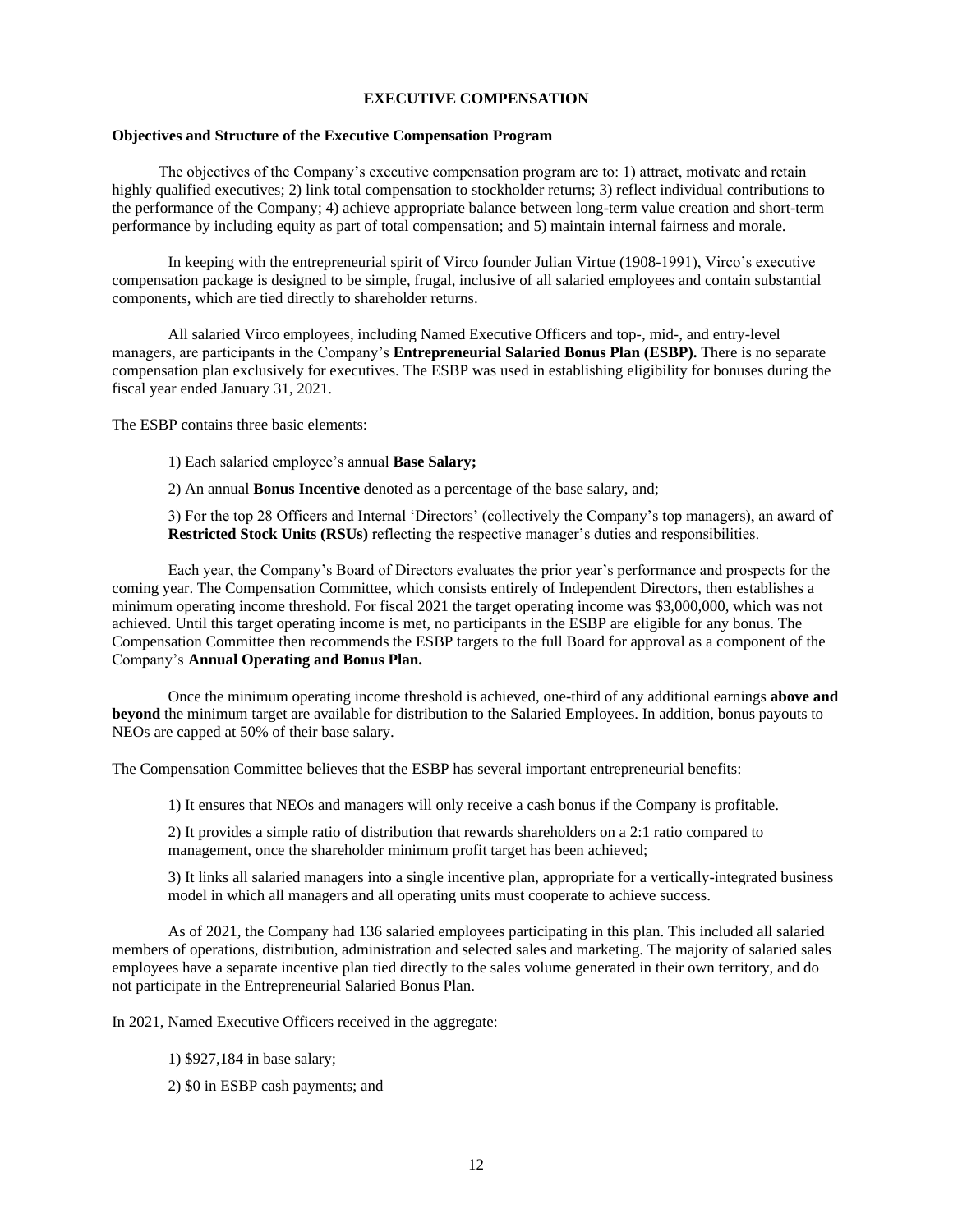#### 3) Vested in 24,000 RSUs.

The ESBP reaches deep into the Company's ranks. Its structure has the effect of rewarding salaried personnel as the Company's performance improves, and is designed to engage all participants in the risks and rewards of entrepreneurship.

Because of the entrepreneurial nature of this compensation plan and the difficult business conditions of the past decade, no salaried employees received a bonus during the fiscal years 2010-2015, 2019, or 2021. During this time, salaried employees received no raises or Cost-of-Living adjustments, other than for promotions, and several executives took voluntary salary decreases.

Management and the Board believe the simple, transparent compensation program of the ESBP rewards shareholders while also incentivizing the teamwork essential in a vertically-integrated manufacturing, sales and service business. The program structure has remained essentially unchanged since the early 1990s. Because employees and shareholders were "all in it together," Management further believes the inclusive nature of this plan contributed to the Company's morale while navigating the challenges of recent years.

## **Summary Compensation Table for Fiscal Years Ended January 31, 2021 and 2020**

The table below sets forth the compensation awarded to, earned by or paid to, each of the Named Executive Officers for the fiscal year ended January 31, 2021 and 2020. The Company has no employment agreements with any of its executives. While employed, executives are entitled to base salary, participation in the executive compensation programs identified in the tables below and other benefits common to all employees.

The amounts shown in this column are based on the same assumptions used in the preparation of the Company's 2021 financial statements, which are described in the Company's Annual Report on Form 10-K for the fiscal year ended January 31, 2021 under Management's Discussion and Analysis of Financial Condition and Results of Operations, and in note 4 to the consolidated financial statements. The Pension Plans that the Named Executive Officers participate in were frozen in 2003. The Named Executive Officers did not accrue any additional benefits under the plans during 2021 or 2020.

| Name and                      |      | <b>Salary</b> | <b>Bonus</b> | <b>Stock</b><br>Awards   | <b>Non-Equity</b><br><b>Incentive Plan</b><br>Compensation | Change in<br><b>Pension</b> | <b>All Other</b><br><b>Compensation</b> | <b>Total</b> |
|-------------------------------|------|---------------|--------------|--------------------------|------------------------------------------------------------|-----------------------------|-----------------------------------------|--------------|
| <b>Position</b>               | Year | \$)           | \$)          | \$)(1)                   | \$)                                                        | \$)(2)                      | \$)(3)                                  | \$)          |
| Robert A. Virtue              | 2021 | 286,602       |              |                          |                                                            |                             | 15,000                                  | 301,602      |
| Chairman & CEO                | 2020 | 318,720       |              | 84.000                   | 45,699                                                     | $\overline{\phantom{0}}$    | 15,000                                  | 463,419      |
| Douglas A. Virtue             | 2021 | 305,891       |              |                          |                                                            | 106,927                     | 9.931                                   | 422,749      |
| President                     | 2020 | 291,078       |              | 84,000                   | 41,891                                                     | $\overline{\phantom{a}}$    | 9.931                                   | 426,900      |
| Robert E. Dose                | 2021 | 334,691       |              | $\overline{\phantom{0}}$ |                                                            | 71,641                      | 15,000                                  | 421,332      |
| Sr. Vice President<br>Finance | 2020 | 281,592       |              | 84,000                   | 40,368                                                     |                             | 15,000                                  | 420,960      |

(1) The amounts shown in this column are the aggregate grant date fair value of stock awards granted during the applicable fiscal year, computed in accordance with Financial Accounting Standards Board Accounting Standards Codification Topic 718 ("FASB 718"). The assumptions used to calculate these figures are described in Note 5 of the Company's Form 10-K for the applicable fiscal year.

(2) The aggregate change in the actuarial present value of the executive's accumulated benefits under the Employee Plan and VIP Plan was negative during the prior year and for Robert Virtue in the current year. The aggregate change in the current year for Douglas Virtue and Robert Dose was attributable to changes in discount rate and passage of time. NEO's did not earn any additional pension benefits.

(3) The amounts in this column include automobile allowances and the value of personal use of a Company provided vehicle.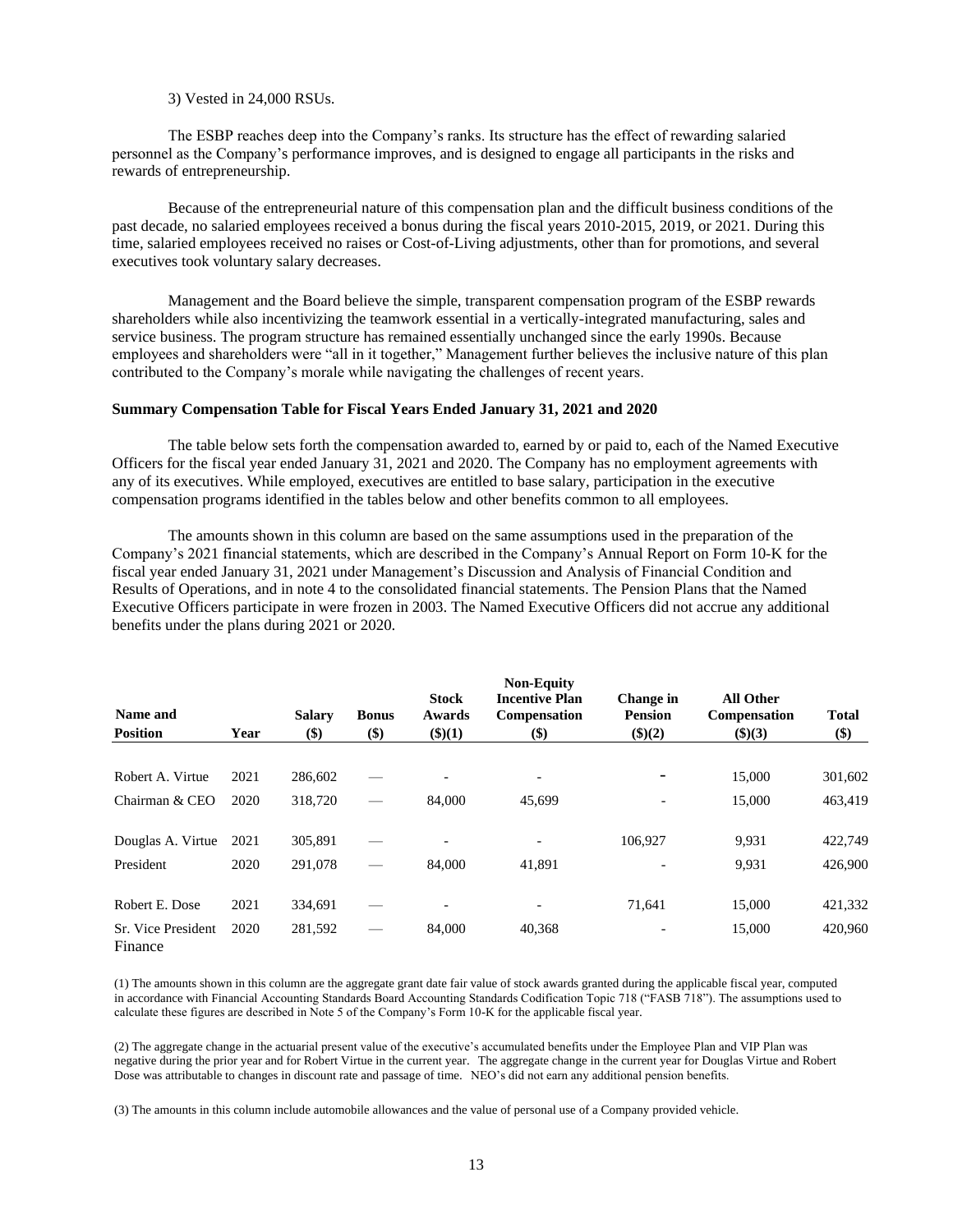#### **Outstanding Equity Awards at Fiscal Year-End**

The following table sets forth outstanding equity awards held by the Named Executive Officers as of January 31, 2021:

|                               |                                                                                                  | <b>Stock Awards</b>  |                             |  |  |  |  |
|-------------------------------|--------------------------------------------------------------------------------------------------|----------------------|-----------------------------|--|--|--|--|
|                               | Shares or Units of Stock that have Market Value of Shares or Units of Stock that have<br>Year of |                      |                             |  |  |  |  |
| <b>Name and Title</b>         | Award                                                                                            | not Vested $(\#)(1)$ | not Vested $(\text{$}0)(2)$ |  |  |  |  |
| Robert A. Virtue              | 2020                                                                                             | 16.000               | 43,840                      |  |  |  |  |
| Chairman and CEO              | 2018                                                                                             | 8,000                | 21,920                      |  |  |  |  |
| Douglas A. Virtue             | 2020                                                                                             | 16.000               | 43,840                      |  |  |  |  |
| President                     | 2018                                                                                             | 8,000                | 21,920                      |  |  |  |  |
| Robert E. Dose                | 2020                                                                                             | 16,000               | 43,840                      |  |  |  |  |
| Sr. Vice President<br>Finance | 2018                                                                                             | 8.000                | 21,920                      |  |  |  |  |

(1) All RSUs vest at 20% per year for five years from the grant date. For the 16,000 RSUs remaining from the June 21, 2019 RSU award there are four remaining vesting date: June 21, 2021, June 21, 2022, June 21, 2023, and June 21, 2024. For the 8,000 RSUs remaining from the June 20, 2017 RSU award there are two remaining vesting dates: June 20, 2021, and June 20, 2022.

(2) All year-end dollar values were computed based on the fiscal year-end closing price of \$4.14 per share of common stock less the \$0.01 par value of the share of Common Stock that is paid by the Named Executive Officer.

#### **Retirement Benefits**

The Company maintains two defined benefit pension plans in which the Named Executive Officers participate, the Virco Employees Retirement Plan ("**Employee Plan**") and the Virco Important Performers Retirement Plan ("**VIP Plan**"). The Company and its subsidiaries cover all employees under the Employee Plan, which is a qualified noncontributory defined benefit retirement plan. Benefits under the Employee Plan are based on years of service and career average earnings. The Company also provides a supplementary retirement plan for certain key employees, the VIP Plan. The VIP Plan provides a benefit up to 50% of average compensation for the last five years in the VIP Plan, offset by benefits earned under the Employee Plan. Effective December 31, 2003, the Company froze all future benefit accruals under the plans. All NEOs are fully vested under both Plans.

#### **Potential Payments upon Termination or Change-in-Control**

The Company does not have employment agreements with any of the Named Executive Officers. Retirement, death, disability and change-in-control events do not trigger the payment of compensation to the Named Executive Officers that is not available to all salaried employees (including the amounts included in the "Retirement Benefits" discussion above). Named Executive Officers do not have a contractual right to receive severance benefits.

Pursuant to the Company's 2011 Stock Incentive Plan, the vesting of outstanding stock awards will be accelerated upon a change-in-control. The Company's 2019 Omnibus Equity Incentive Plan provides that awards under such Plan may be subject to acceleration upon a "Change of Control" (as defined in the Plan).

## **Executive Officers of the Registrant**

As of April 1, 2021, the executive officers of the Company, who are elected by and serve at the discretion of the Company's Board of Directors, were as follows: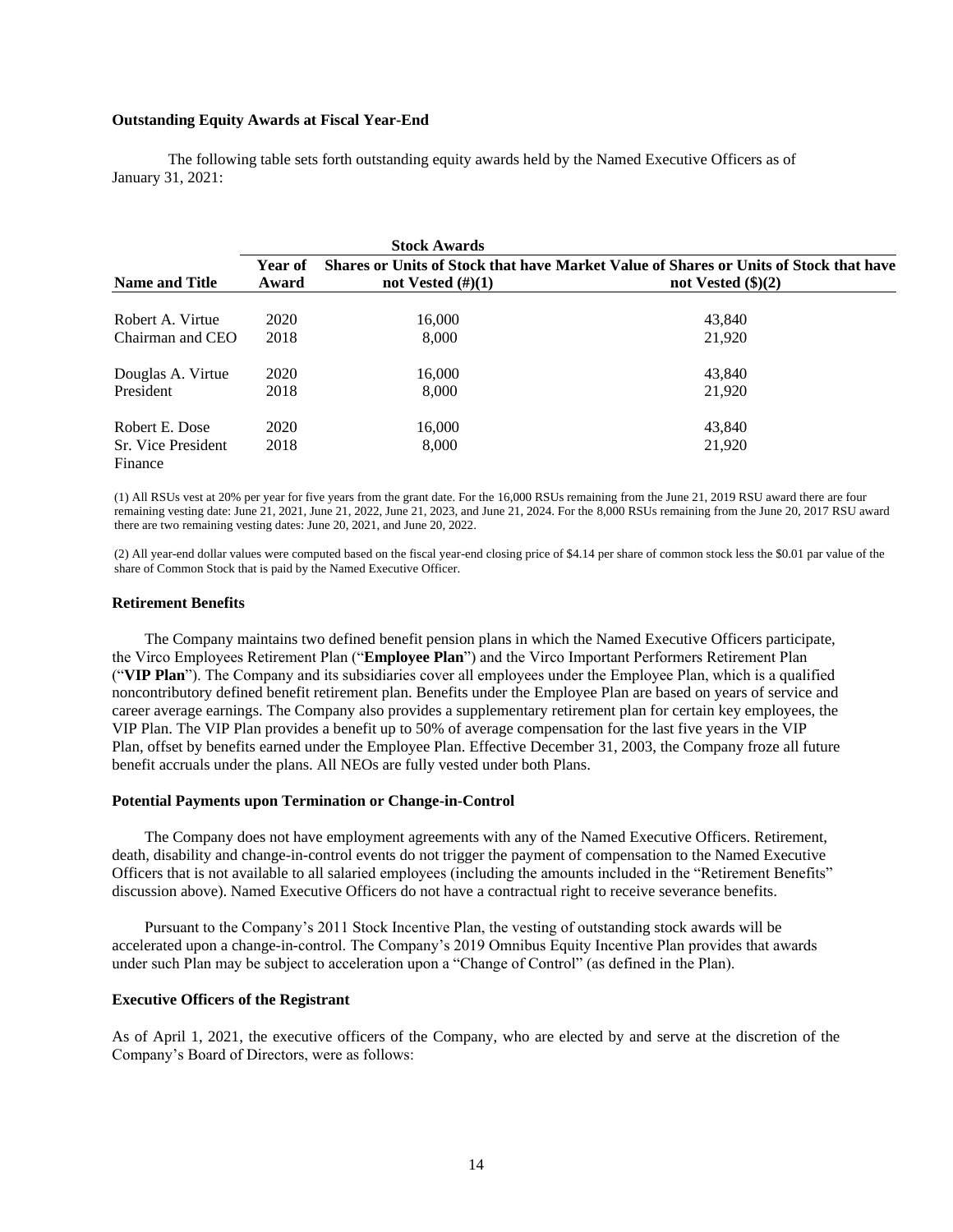|                       |                                                                                              | Age at<br>January 31, | <b>Held</b><br><b>Office</b> |
|-----------------------|----------------------------------------------------------------------------------------------|-----------------------|------------------------------|
| <b>Name</b>           | <b>Office</b>                                                                                | 2021                  | <b>Since</b>                 |
| Robert A. Virtue (1)  | Chairman of the Board and Chief Executive Officer                                            | 88                    | 1990                         |
| Douglas A. Virtue (2) | President                                                                                    | 62                    | 2014                         |
| J. Scott Bell (3)     | Senior Vice President - Chief Operating Officer                                              | 64                    | 2004                         |
| Robert E. Dose (4)    | Senior Vice President - Chief Financial Officer, Secretary and<br>Treasurer                  | 64                    | 1995                         |
| Patricia Quinones (5) | Senior Vice President - Chief Administrative Officer                                         | 57                    | 2004                         |
| Bassey Yau (6)        | Vice President - Corporate Controller, Assistant Secretary and<br><b>Assistant Treasurer</b> | 62                    | 2004                         |

(1) Appointed Chairman in 1990; has been employed by the Company for 64 years and served as the President from 1982 until 2014 and Chief Executive Officer since 1988.

(2) Appointed President in 2014; has been employed by the Company for 35 years and has served in Production Control, as Contract Administrator, as Manager of Marketing Services, as General Manager of the Torrance Division, as Corporate Executive Vice President and currently as President.

(3) Appointed in 2004; has been employed by the Company for 32 years and has served in a variety of manufacturing, safety, and environmental positions, Vice President - General Manager, Conway Division, and currently as Chief Operating Officer.

(4) Appointed in 1995; has been employed by the Company for 30 years and has served as the Corporate Controller, and currently as Senior Vice President of Finance, Secretary and Treasurer.

(5) Appointed in 2004; has been employed by the Company for 29 years in a variety customer and marketing service positions, Vice President of Logistics, Marketing Services and Information Technology and currently as Chief Administrative Officer.

(6) Appointed in 2004; has been employed by the Company for 24 years and has served as Corporate Controller, and currently as Vice President Accounting, Corporate Controller, Assistant Secretary and Assistant Treasurer.

## **DIRECTOR COMPENSATION**

Directors who are also officers of the Company receive no additional compensation for their services as directors. Directors receive an annual retainer of \$150,000 composed of (i) \$100,000 in the form of monthly cash payments and (ii) \$50,000 in the form of restricted stock granted each year on the date of the Annual Meeting of Stockholders. In September 2020, the Compensation Committee temporarily reduced the cash compensation payable to the Company's executive officers and Directors during the fourth quarter of the fiscal year due to uncertainties tied to the COVID pandemic. Normal cash compensation was restored effective February 1, 2021. The Directors are reimbursed for travel and related expenses incurred to attend meetings. The Company's guidelines with regard to common stock ownership by directors are for each director to own common stock with a market value of three times or more the annual cash retainer.

The following table sets forth the compensation paid to each independent director who served during our fiscal year ended January 31, 2021:

| <b>Name and Position</b> | <b>Fees Earned</b><br>or Paid<br>in Cash<br>\$)(1) | <b>Stock</b><br>Awards<br>\$)(2) | All Other<br>Compensation<br>(\$) | <b>Total</b><br>(\$) |
|--------------------------|----------------------------------------------------|----------------------------------|-----------------------------------|----------------------|
| Alexander Cappello       | 93,750                                             | 50,000                           |                                   | 143,750              |
| Robert Lind              | 93.750                                             | 50,000                           |                                   | 143,750              |
| Donald Rudkin            | 93,750                                             | 50,000                           |                                   | 143,750              |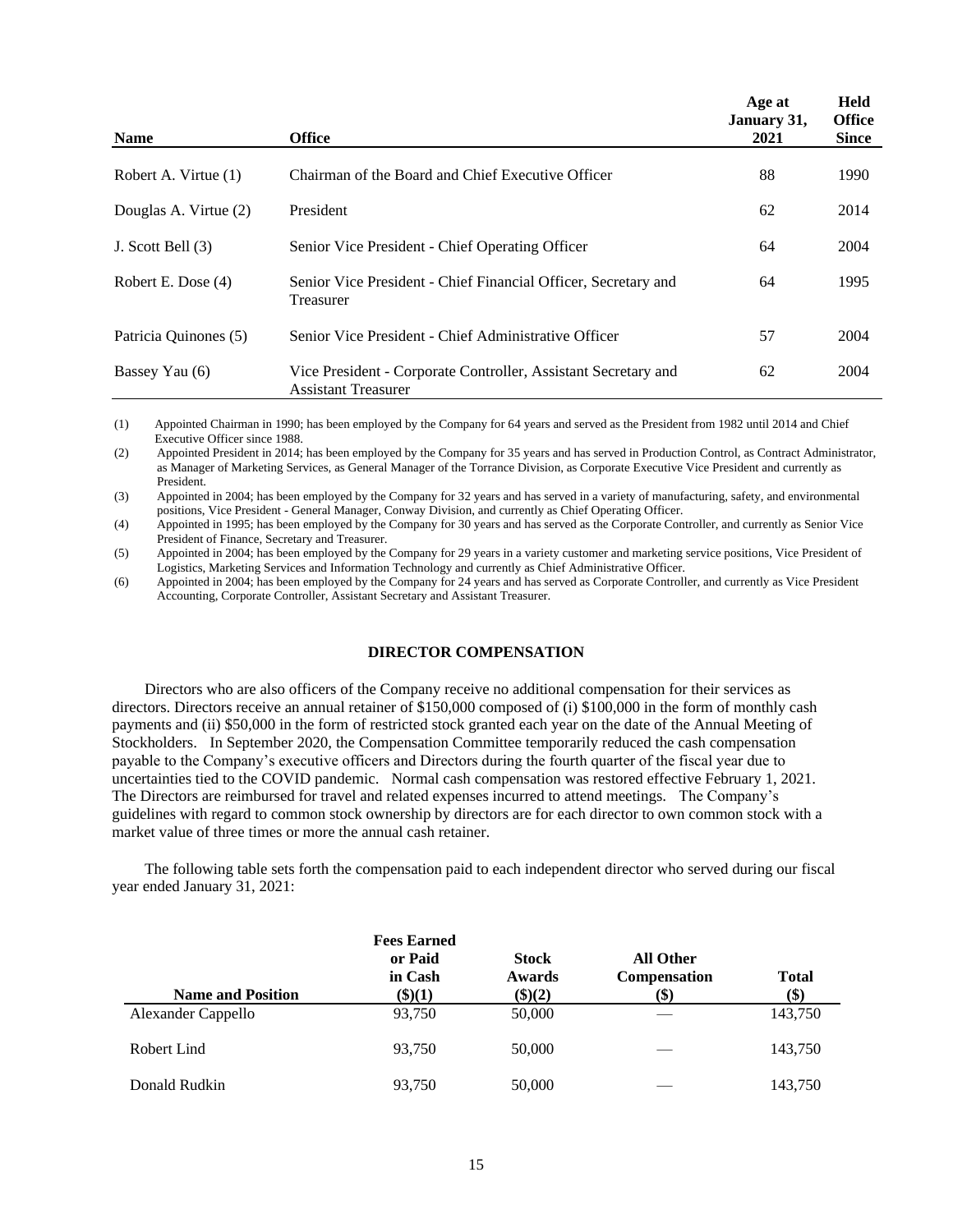| Craig Levra       | 93.750 | 50,000 | $\hspace{0.05cm}$        | 143,750 |
|-------------------|--------|--------|--------------------------|---------|
| Agnieszka Winkler | 93.750 | 50,000 | $\overline{\phantom{a}}$ | 143,750 |

(1) Cash Fees include the cash portion of the annual retainer of plus fees for serving as a lead director, committee chair, or committee member.

(2) A grant of 18,929 shares of restricted stock with a grant date fair value of \$50,000 was awarded on the day of the 2020 Annual Meeting of Stockholders.

## **Securities Authorized for Issuance Under Equity Compensation Plans**

|                                                           | <b>Equity Compensation Plan Information</b>                                                                           |                                                                                                 |                                                                                                                                                                                 |  |  |
|-----------------------------------------------------------|-----------------------------------------------------------------------------------------------------------------------|-------------------------------------------------------------------------------------------------|---------------------------------------------------------------------------------------------------------------------------------------------------------------------------------|--|--|
| <b>Plan category</b>                                      | <b>Number of securities</b><br>to be issued upon<br>exercise of<br>outstanding options,<br>warrants and rights<br>(#) | Weighted-average<br>exercise price of<br>outstanding<br>options, warrants<br>and rights<br>(\$) | Number of<br>securities remaining<br>available for future<br><i>issuance under</i><br>equity compensation<br>plans - excluding<br>securities reflected<br>in column<br>$^{(#)}$ |  |  |
| Equity compensation plans<br>approved by security holders |                                                                                                                       |                                                                                                 | 710,197(1)                                                                                                                                                                      |  |  |

(1) Represents the aggregate number of shares available for issuance as of January 31, 2021 under the Company's 2011 Stock Incentive Plan and 2019 Omnibus Equity Stock Incentive Plan.

## **CERTAIN RELATIONSHIPS AND RELATED TRANSACTIONS**

Jerald Farrell, who is the brother of Patricia Quinones, our Senior Vice President and Chief Administrative Officer has been employed by the Company in various positions since March 24, 1997, and most recently as Vice President of Technical Operations and Information Technology. During fiscal 2020 and 2021, the total compensation (which includes base salary, the value of stock-based awards and personal use of a Company car) paid by the Company to Mr. Farrell was approximately \$174,075 and \$197,323, respectively. Kathy Virtue Young, a member of the Board of Directors of the Company and the daughter of Robert A. Virtue and sister of Douglas A. Virtue, has been employed by the Company in various sales positions since October 27, 1986, most recently as a Vice President of Sales. During fiscal 2020 and 2021, the total compensation (which includes base salary, incentive sales programs, and personal use of a Company car) paid by the Company to Ms. Young was approximately \$217,354 and \$251,018, respectively. Andrew Virtue, the son of Robert A. Virtue, worked as a consultant for the Company. During fiscal 2020 and 2021, Andrew Virtue received compensation of \$5,531 and \$183,405, respectively.

In keeping with the Company's policy on Related-Party Transactions, the Board and the Audit Committee have reviewed and ratified the terms and circumstances of the transactions at the time such transactions were initiated.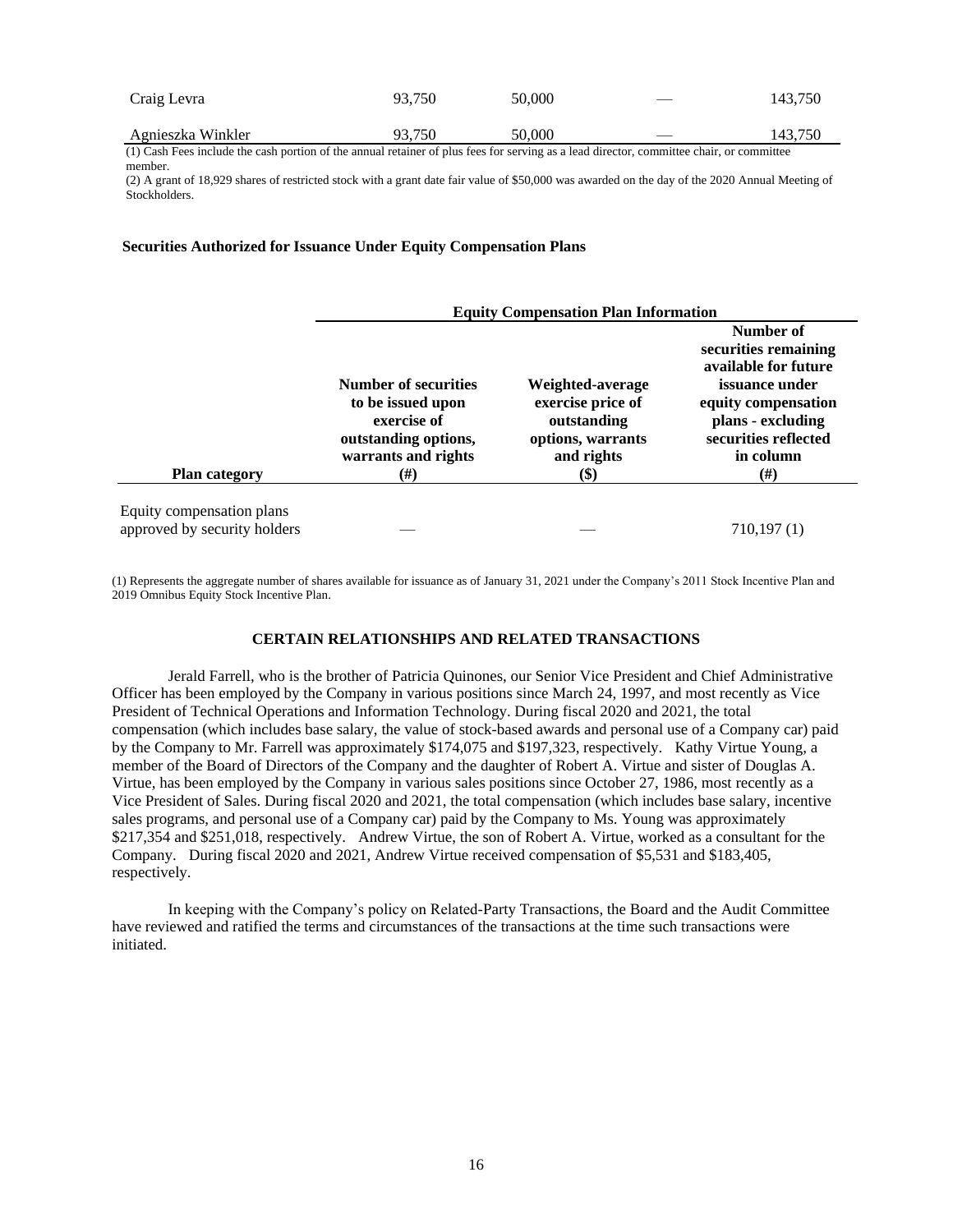#### **REPORT OF THE AUDIT COMMITTEE**

The Board of Directors has adopted a written charter for the Audit Committee, which is available on the Company's website at www.virco.com in the Investor Relations section of the "Discover Virco" webpage. The Audit Committee reviews the Company's financial reporting process on behalf of the Board of Directors. Management has the primary responsibility for the financial statements and the reporting process. The Company's independent registered public accounting firm is responsible for expressing an opinion on the conformity of the Company's audited financial statements with accounting principles generally accepted in the United States.

In this context, the Audit Committee has reviewed and discussed the audited financial statements included in the Company's Annual Report on Form 10-K for the fiscal year ended January 31, 2021, with management and the independent registered public accounting firm, including their judgment of the quality and appropriateness of accounting principles, the reasonableness of significant judgments and the clarity of the disclosures in the financial statements. In addition, the Audit Committee has discussed with the independent registered public accounting firm the matters required to be discussed by Public Company Accounting Oversight Board standards, SEC rules, and other applicable standards. In addition, the Audit Committee has received from the independent registered public accounting firm the written disclosures and letter required by the applicable requirements of the Public Company Accounting Oversight Board regarding the independent registered public accounting firm's communication with the Audit Committee concerning independence, and has discussed with the independent registered public accounting firm the independent registered public accounting firm's independence. The Audit Committee has also considered whether the independent registered public accounting firm's provision of non-audit services to the Company is compatible with the auditors' independence. The Audit Committee also reviewed and discussed with management its report on internal control over financial reporting.

In reliance on the reviews and discussions referred to above, the Audit Committee recommended to the Board of Directors, and the Board of Directors has approved, that the audited financial statements be included in the Company's Annual Report on Form 10-K for the fiscal year ended January 31, 2021, for filing with the Securities and Exchange Commission.

#### THE AUDIT COMMITTEE OF THE BOARD OF DIRECTORS

Donald Rudkin, Chair Robert R. Lind Craig L. Levra Alexander L. Cappello Agnieszka Winkler

*The report of the Audit Committee shall not be deemed incorporated by reference by any general statement incorporating by reference this proxy statement into any filing under the Securities Act of 1933, as amended, or under the Securities Exchange Act of 1934, as amended, except to the extent that the Company specifically incorporates this information by reference, and shall not otherwise be deemed filed under such Acts.*

## **RELATIONSHIP WITH INDEPENDENT REGISTERED PUBLIC ACCOUNTING FIRM**

Deloitte & Touche LLP audited the Company's financial statements for the fiscal year ended January 31, 2021. The Audit Committee is directly responsible for the engagement of the Company's independent registered public accounting firm. In making its determination, the Audit Committee reviewed both the audit scope and estimated audit fees of Deloitte & Touche LLP for the coming year, among other things.

The Audit Committee has adopted policies and procedures for pre-approving all audit services, auditrelated services, tax services and non-audit services performed by the Company's independent registered public accounting firm. With respect to Deloitte & Touche LLP, the Audit Committee previously pre-approved the use of Deloitte & Touche LLP for detailed, specific types of services within the following categories: annual audits, quarterly reviews and statutory audits, regulatory implementation and compliance and risk assessment guidance. In each case, the Audit Committee has also set specific annual ranges or limits on the amount of each category of services which the Company would obtain from Deloitte & Touche LLP, which limits and amounts are established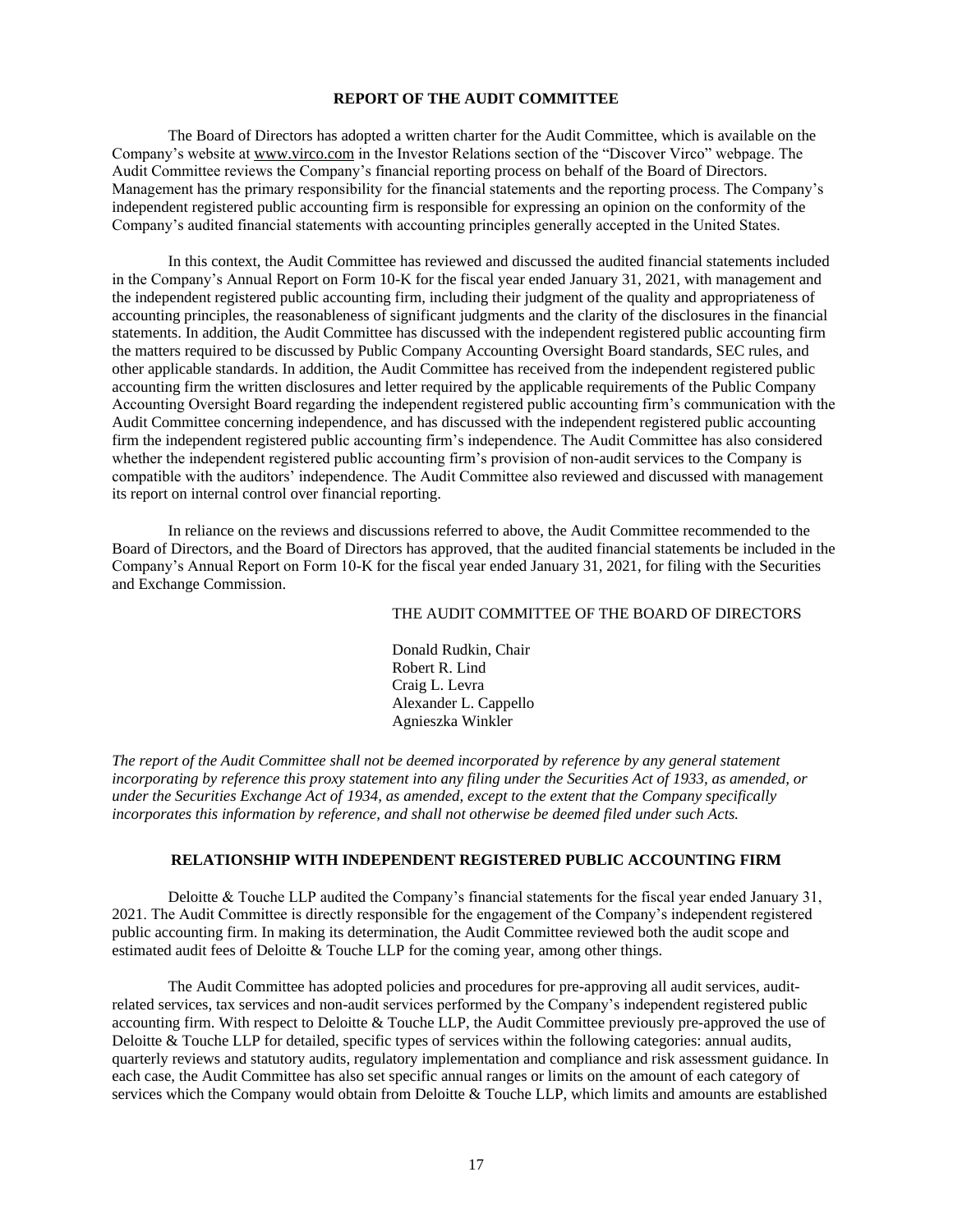periodically by the Audit Committee. Any proposed services exceeding these levels or amounts would require specific pre-approval by the Audit Committee. The Audit Committee monitors the performance of all services provided by the independent registered public accounting firm to determine whether such services are in compliance with the Company's pre-approval policies and procedures.

## **Fees Paid to Deloitte & Touche LLP**

The following table shows the fees that the Company paid or accrued for the audit and other services provided by Deloitte & Touche LLP for the fiscal years ended January 31, 2021 and 2020. All of the services described in the following fee table were approved in conformity with the Audit Committee's pre-approval process.

|                           | $2021($ \$) | $2020($ \$) |
|---------------------------|-------------|-------------|
| <b>Audit Fees</b>         | 480,029     | 481,553     |
| <b>Audit-Related Fees</b> | __          |             |
| Tax Fees                  |             |             |
| All Other Fees            |             | 1.895       |
| Total                     | 480,029     | 483.448     |

*Audit Fees.* Audit fees are the aggregate fees for services of the Company's independent registered public accounting firm for audits of the Company's annual financial statements, and review of the Company's quarterly financial statements included in the Company's Forms 10-Q, and services that are normally provided by the independent registered public accounting firm in connection with statutory and regulatory filings or engagements for those fiscal years.

*Audit-Related Fees.* Audit-related fees are those fees for services provided by the independent registered public accounting firm that are reasonably related to the performance of the audit or review of the Company's financial statements and not included as audit fees.

*Tax Fees.* Tax fees are those fees for services provided by the independent registered public accounting firm, primarily in connection with the Company's tax compliance activities, including technical tax advice related to the preparation of tax returns.

There were no tax services provided by the Company's independent registered public accounting firms in the fiscal years ended January 31, 2021 or 2020.

## **OTHER MATTERS**

#### **Delinquent Section 16 (a) Reports**

Section 16(a) of the Exchange Act requires the Company's officers, directors and persons who beneficially own more than 10% of any equity security of the Company to file reports of beneficial ownership and changes in beneficial ownership with the Securities and Exchange Commission and to furnish copies of these reports to the Company. Based solely on a review of the copies of the forms that the Company received, and other information available to it, to the best of the Company's knowledge all such reports were timely filed.

#### **2022 Stockholder Proposals**

If a stockholder wishes to submit a proposal for consideration at the 2022 Annual Meeting and wants that proposal to appear in the Company's proxy statement and form of proxy for that meeting, the proposal must be submitted in writing to the Company's Corporate Secretary at 2027 Harpers Way, Torrance, California 90501, Attention: Robert E. Dose, no later than January 23, 2022, and must comply with all other applicable SEC requirements. The submission of a stockholder proposal does not guarantee that it will be included in the Company's Proxy Statement and form of proxy.

The Company's bylaws also establish an advance notice procedure with regard to nominations of persons for election to the Board of Directors and proposals for other business that are not submitted for inclusion in the